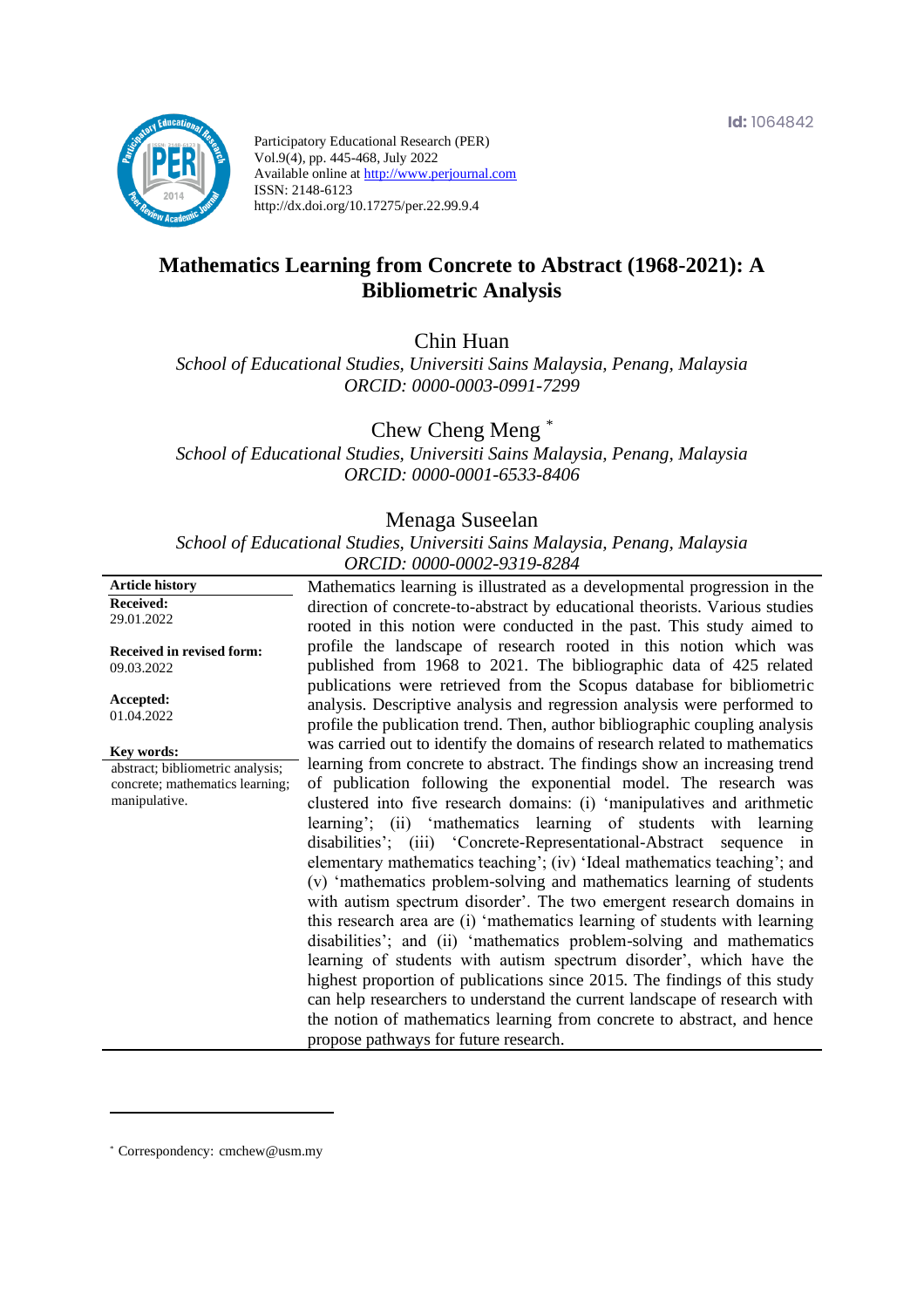## **Introduction**

Mathematics is a gateway discipline to other fields such as science, technology and engineering. Yet, mathematics is often perceived as a difficult subject (Li & Schoenfeld, 2019) due to its abstractness (Ding & Li, 2014; Wang & Cai, 2007; Wong, 2007). Besides, representing the mathematics idea using numbers and symbols [e.g.,  $2 + 3 = 3 + 2$ ], the student would have to express the idea in a more general form [e.g.,  $a + b = b + a$ ] (Ding & Li, 2014). Learning mathematics concepts in an abstract context could be very challenging for the children because they do not have the capacity for abstract thought (McNeil  $\&$  Jarvin, 2007). In this regard, educational theorists (e.g., Bruner, 1966; Piaget, 1952) posit mathematics learning as a developmental progression in the direction of concrete-to-abstract. Specifically, mathematics teaching should begin with engaging students with concrete manipulative or real-world examples which represent the mathematical idea, followed by using numbers and symbols to represent the mathematical idea. This is the most widespread assumption which holds in both Eastern (Wang & Cai, 2007, Wong, 2007) and Western contexts (Coles & Sinclairs, 2019; Fyfe et al., 2015).

A wide range of research rooted from the mathematics learning theory proposed by Bruner (1966) and Piaget (1952) has been conducted in the past spanning from types of manipulative used (e.g., Litster et al., 2019), teaching approaches (e.g., Flores et al., 2020a, 2020b), content domain (e.g., Braithwaite et al., 2016; Ching & Wu, 2019), grade level (e.g., O'Meara et al., 2020) and learning context (e.g., Sekeris et al., 2020). To synthesise findings of interventional studies related to the use of manipulatives and teaching approaches rooted from Bruner's Theory (1966) and Piaget's theory (1952) in enhancing mathematics learning of students with mathematics disabilities, meta-analysis and systematic literature review has been conducted by several researchers (i.e., Lafay et al., 2019; Park et al., 2021b; Peltier et al., 2020). Nonetheless, only a small number of articles were included in the analysis. Despite the concrete mathematics learning that has been discussed in a large body of literature, the current research landscape is yet to be studied for suggesting the emerging research foci (Kushairi & Ahmi, 2021).

As such, the bibliometric analysis could be a promising approach for profiling the research landscape. Different from meta-analysis and systematic literature review, bibliometric analysis involves a large collection of publications in the corpus of literature. Thus, it could provide a comprehensive overview of the research field (Fusco et al., 2020; Gümüş et al., 2020). Thus, bibliometric analysis has been widely used to capture the state-of-art of a given subject area, such as the publication trend (Ellegaard & Wallin, 2015) and the current research domain (Zupic & Čater, 2015). With this meaningful information, insights for future research directions could be drawn (Chen et al., 2019). These fruitful findings would also benefit researchers by narrowing down the literature search scope.

Whilst mathematics learning is posited as a developmental progression in the direction of concrete-to-abstract, various related studies have hitherto been conducted. The findings of the previous studies have been synthesised by conducting meta-analysis and systematic literature review (i.e., Lafay et al., 2019; Park et al., 2021b; Peltier et al., 2020). To fill in the methodology gaps, the previous studies on mathematics learning from concrete to abstract were synthesised using a different approach, named bibliometric analysis. This is because it could provide a holistic view of the research (Fusco et al., 2020; Gümüş et al., 2020) and hence benefit the researchers by narrowing down the literature search scope for future research. Specifically, this study sought to profile the landscape of research on mathematics learning from concrete to abstract published in 1968 to 2021 by conducting a bibliometric

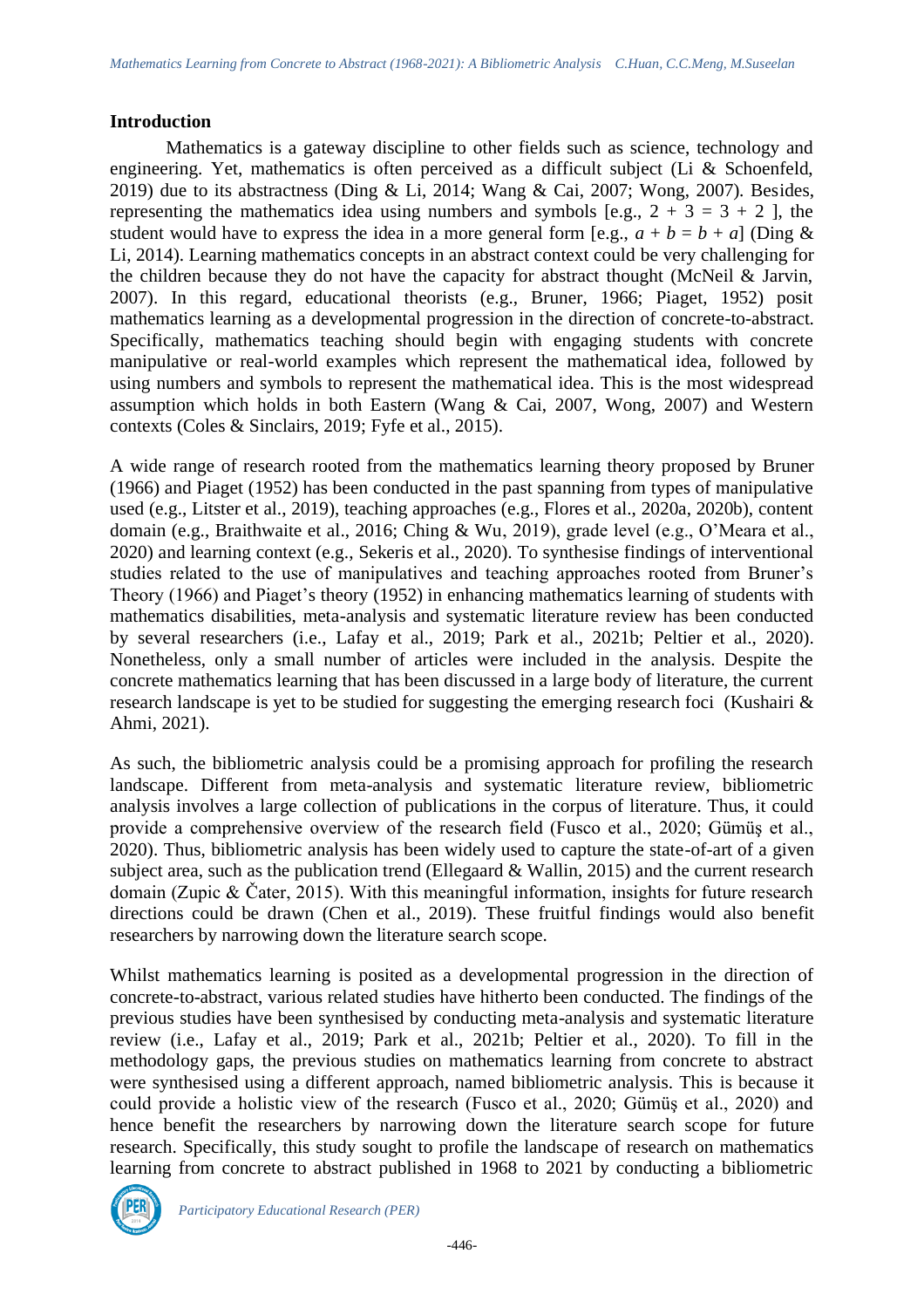analysis. The research questions addressed in this study are as follows.

- (1) What is the publication status of the research on mathematics learning from concrete to abstract published in 1968 to 2021?
- (2) What are the research domains on mathematics learning from concrete to abstract published in 1968 to 2021?
- (3) How/In what ways are the contributions of the most representative author in each research domain?

# **Methodology**

#### *Data Collection Method*

The data collection process was conducted following the Preferred Reporting Items for Systematic Reviews and Meta-analyses (PRISMA) guidelines (Moher et al., 2009) as illustrated in Figure 1. The data collection process started with identifying relevant documents based on the topic 'Mathematics Learning from Concrete to Abstract' from the Scopus database which serves as the main database for the bibliometric analysis because of its wide interdisciplinary coverage (Mongeon & Paul-Hus, 2016). The document identification was conducted using the 'Title-Abstract-Keyword' search with four different search strings. The search was restricted to the subject area of mathematics and social science so that the search result would be more relevant to the research topic which is covered under the research field of mathematics education.

Since 'abstract' and 'symbolic' are being used interchangeably in the literature corpus of mathematics education, the first research string consisted of the words: 'concrete' and 'abstract' or 'concrete' and 'symbolic'. Meanwhile, the word 'manipulative' is used as the second search string in document identification because students' learning of abstract mathematics concepts is facilitated by manipulatives (McNeil & Jarvin, 2007). According to Leong et al. (2015), 'representational' or 'pictorial' is the intermediate stage in the concrete fading process of mathematics learning. In view of this fact, the words 'concrete' and the variants of the words 'representational' or 'pictorial' are used as the third search string for document identification. While the 'concrete-pictorial-abstract' instructional sequence is widely applied to facilitate students' mathematics learning (Chang et al., 2017; Abdoulaye, 2021), the variants of 'concrete-pictorial-abstract' and the acronyms are used as the fourth search string for document identification.

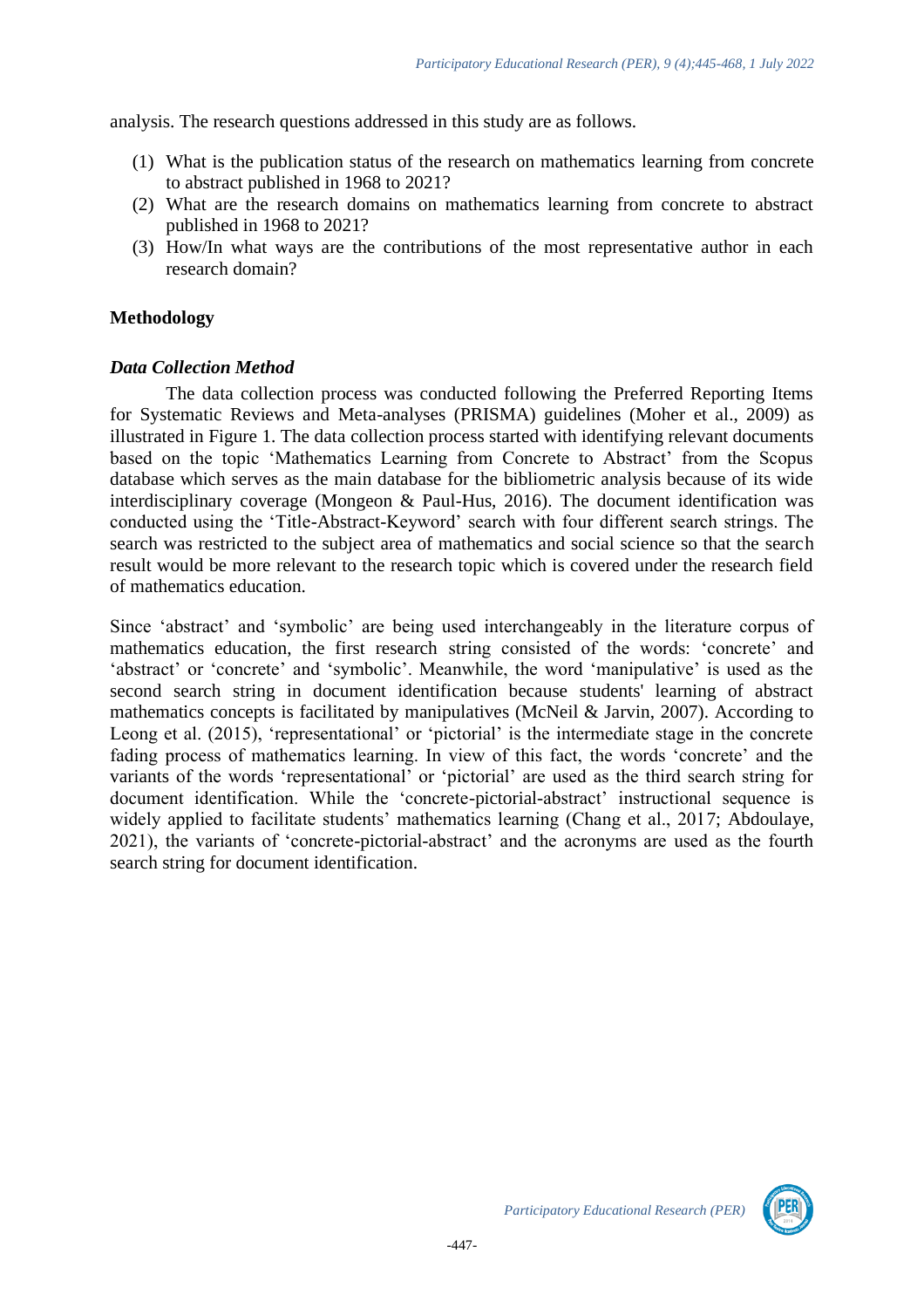

Figure 1. Flow chart of document search

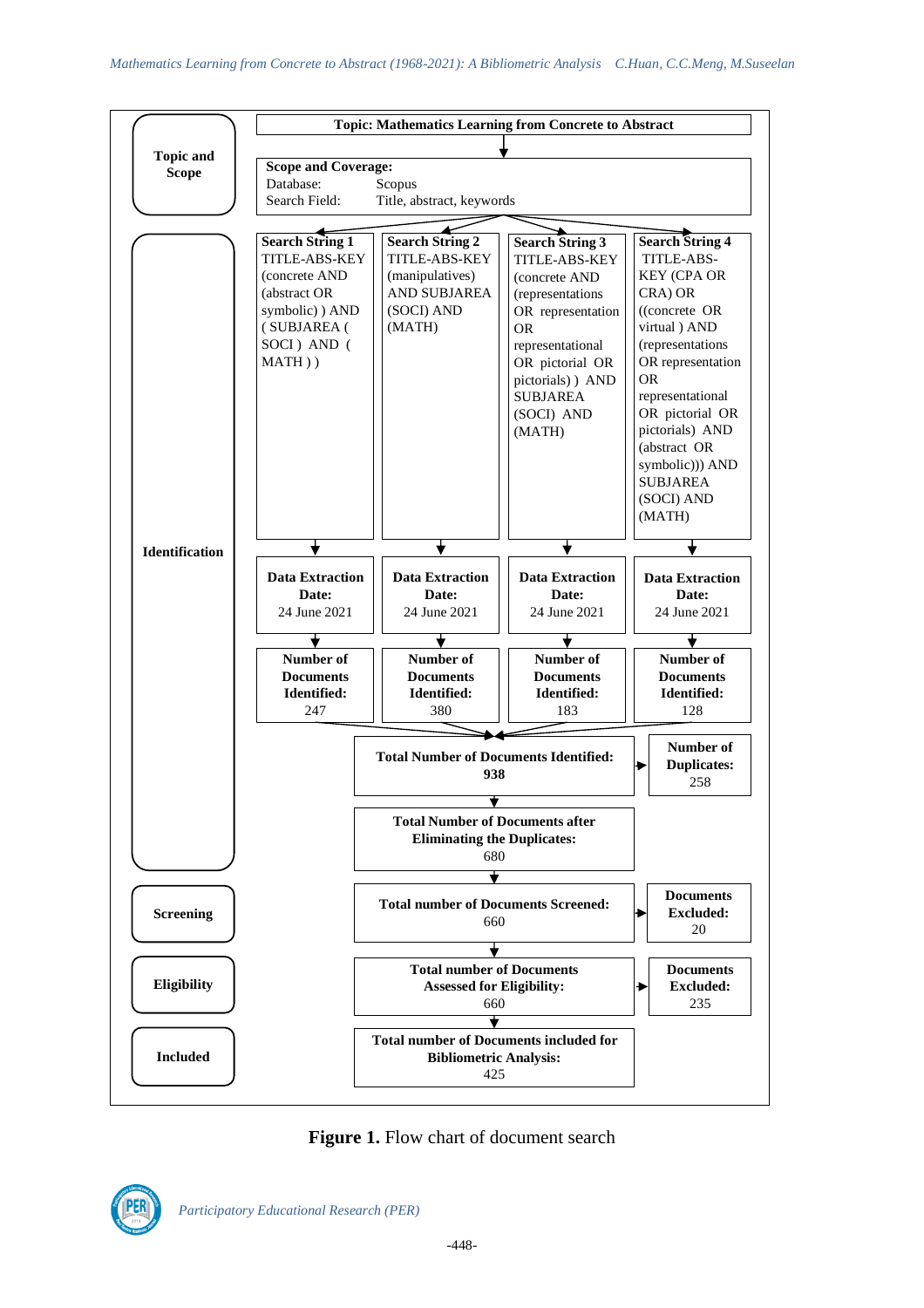During the document identification stage, a total of 938 publications were identified using the four search strings. After removing the 258 duplicates, the 680 publications were screened based on the language and document type criteria. During the screening stage, a total of 20 documents [2 trade journals, 18 non-English publications] were removed from the list. The remaining 660 documents were further screened for eligibility based on the inclusion and exclusion criterion listed in Table 1.

Table 1. Inclusion and Exclusion Criteria

| Inclusion Criteria                                                                                                       | <b>Exclusion Criteria</b>                                                                                                                    |  |  |
|--------------------------------------------------------------------------------------------------------------------------|----------------------------------------------------------------------------------------------------------------------------------------------|--|--|
| "Concrete" refers to the concrete learning experience,<br>and "Abstract" refers to the symbolic nature of<br>mathematics | "Concrete" is not referring to the concrete learning<br>experience, and "Abstract" is not referring to the<br>symbolic nature of mathematics |  |  |
| The teaching sequence begins from concrete to abstract                                                                   | The teaching sequence is not beginning from<br>concrete to abstract                                                                          |  |  |
| Involving teaching and learning of mathematics                                                                           | Not involving teaching and learning of mathematics                                                                                           |  |  |
| "Manipulative" refers to the teaching aids                                                                               | "Manipulatives" does not refer to teaching aids                                                                                              |  |  |
| "CPA" refers to "Concrete-Pictorial-Abstract" or "CRA"<br>refers to "Concrete-Representation-Abstract"                   | "CPA" is not referring to "Concrete-Pictorial-<br>Abstract" or "CRA" is not referring to "Concrete-<br>Representation-Abstract"              |  |  |

During the eligibility stage, a total of 235 documents were excluded with reasons as shown in Table 2. Following this, the number of publications included in the merged list is further reduced to 425 publications. The bibliographic data of these 425 publications were extracted on 24 June 2021 for bibliometric analysis during the last stage of data collection, named inclusion.

Table 2. Number of Documents Excluded with Reason

| Reason for Exclusion                                                                   | No of documents |
|----------------------------------------------------------------------------------------|-----------------|
| "Concrete" is not referring to the concrete learning experience, and "Abstract" is not | -23             |
| referring to the symbolic nature of mathematics                                        |                 |
|                                                                                        |                 |
| The teaching sequence is not beginning from concrete to abstract                       | 26              |
|                                                                                        |                 |
| Not involving teaching and learning of mathematics                                     | 159             |
|                                                                                        |                 |
| "Manipulatives" does not refer to teaching aids                                        | 17              |
|                                                                                        |                 |
| "CPA" is not referring to "Concrete-Pictorial-Abstract" or "CRA" is not referring to   | 10              |
| "Concrete-Representation-Abstract"                                                     |                 |
| Total                                                                                  | 235             |

# *Data Pre-processing*

Before performing the bibliometric analysis, the bibliometric data of the publication extracted from the Scopus database was pre-processed by the researchers using Microsoft Excel 2016 because the bibliographic data retrieved might contain ambiguous author names (Sanyal et al., 2021) and keyword variants (Abejón et al., 2018). In the retrieved bibliographic data, the same author might appear with a different name. For example, the author's name '*Moyer-Packenham P.S.*' is also appeared as '*Moyer-Packenham P.*' and '*Moyer-Packenham P.S.*' in the retrieved bibliographic data. Likewise, the keywords can be presented in different spellings (e.g., 'problem solving' and 'problem-solving'), synonyms (e.g., 'primary school' and 'elementary school') and also singular or plural form (e.g.,

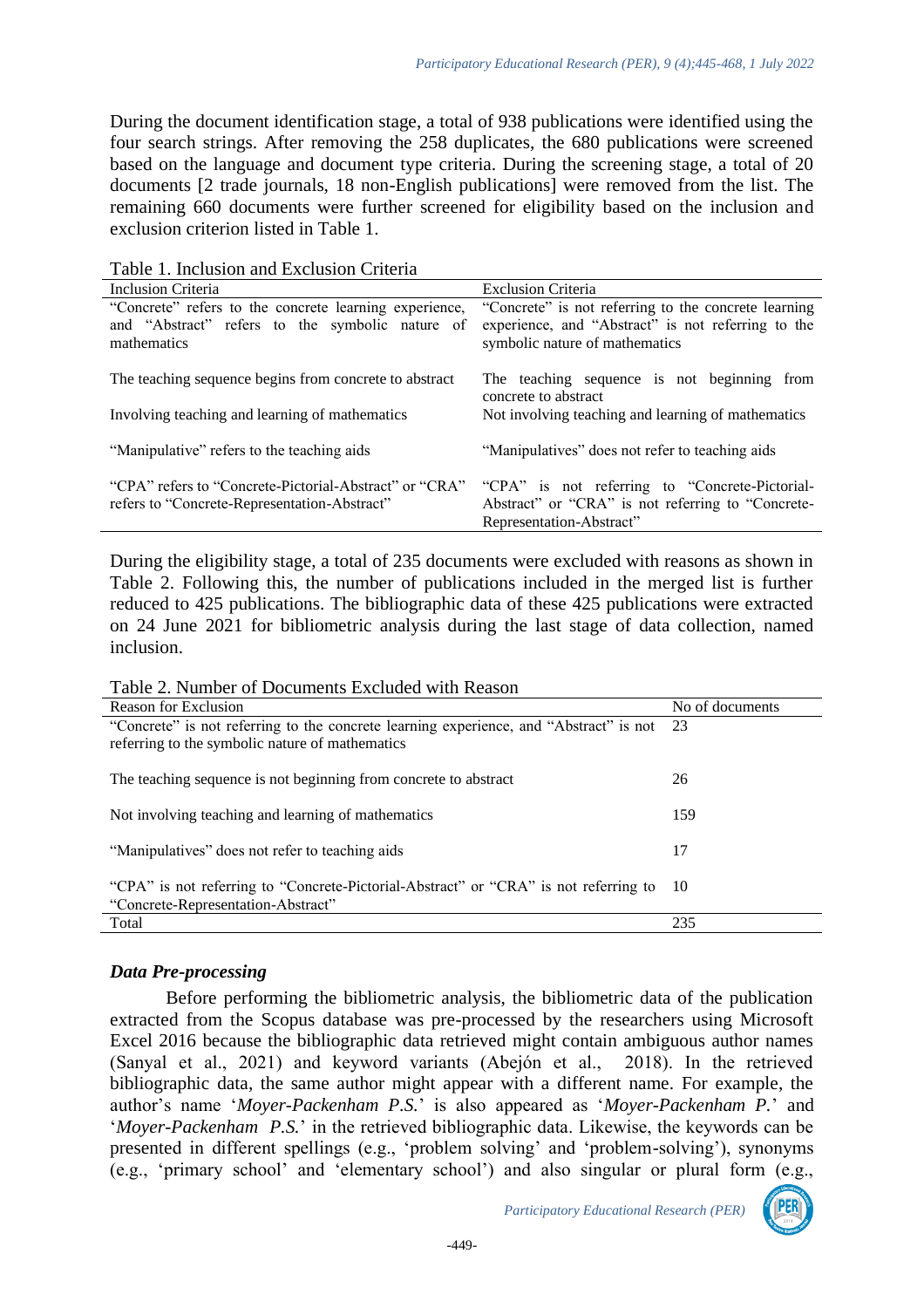'manipulative' or 'manipulatives') in the retrieved bibliographic data. These variants were merged to enhance the validity of the findings of bibliometric analysis (Gomez-Jauregui et al., 2014).

## *Data Analysis*

For addressing research question one, bibliometric analysis was conducted with year as the main bibliometric indicator. The publication status over the years was profiled based on descriptive statistics computed using Microsoft Excel 2019. For addressing research question two, author bibliographic coupling analysis was conducted to determine the foci of the research. According to Zhao and Strotmann (2008), a bibliographic coupling relationship is established between the two authors if they cite the same documents. The higher the number of overlapping bibliographies in the publications of the two authors, the higher the relevancy of the research conducted by the two authors. Based on the bibliographic coupling count, the author bibliographic coupling matrix was derived, and the author bibliographic coupling network was generated using VOSviewer. Based on the network generated, the authors were clustered together based on the similarity of their research focus. Then, the research focus represented by each cluster was determined based on the keywords with high relevancy weight, named Term Frequency-Inverse Document Frequency (TF-IDF) computed using Microsoft Excel 2019 based on a formula modified by Schiebel et al. (2017) as shown below. Then, the full-length publications with the two highest TF-IDF keywords in each cluster were reviewed systematically.

$$
TF-IDF_{i,j} = tf_{i,j} \times \log \frac{N}{n_i}
$$
 (1)

where  $tf_{i,j}$  is the frequency of author keyword *i* in the publication included in cluster *j* (assuming there is no repetition of author keywords in each publication),  $N$  is the number of documents in the corpus, and  $n_i$  is the number of documents containing author keyword  $i$ .

For addressing research question three, the author with the highest bibliographic coupling strength was identified. This was pivoted on the claim made by Zhao and Strotmann (2008) in which the higher the number of overlapping bibliographies in the publications of the two authors, the higher the relevancy of the research conducted by the two authors. Thus, it was argued that the authors with the highest total bibliographic coupling strength are the most representative author in each cluster as their research has the highest relevancy. After identifying the most representative author in each cluster, their publications were reviewed.

# **Results**

#### *Publication Status*

Based on the bibliographic data retrieved from Scopus on 21 June 2021, there were 425 studies on mathematics learning from concrete to abstract published as Articles (84.24%,), Book Chapters (5.65%), Conference Papers (4.24%), Reviews (4.24%), Books (1.41%) or Notes (0.24%). As shown in Figure 2, the research on mathematics learning from concrete to abstract was first published in 1968. However, the publication growth from 1968 to 1996 is slow and thus a flat cumulative curve is shown in Figure 2. With less than five publications per year, there was only 24 research work being published from 1968 to 1996 in total.

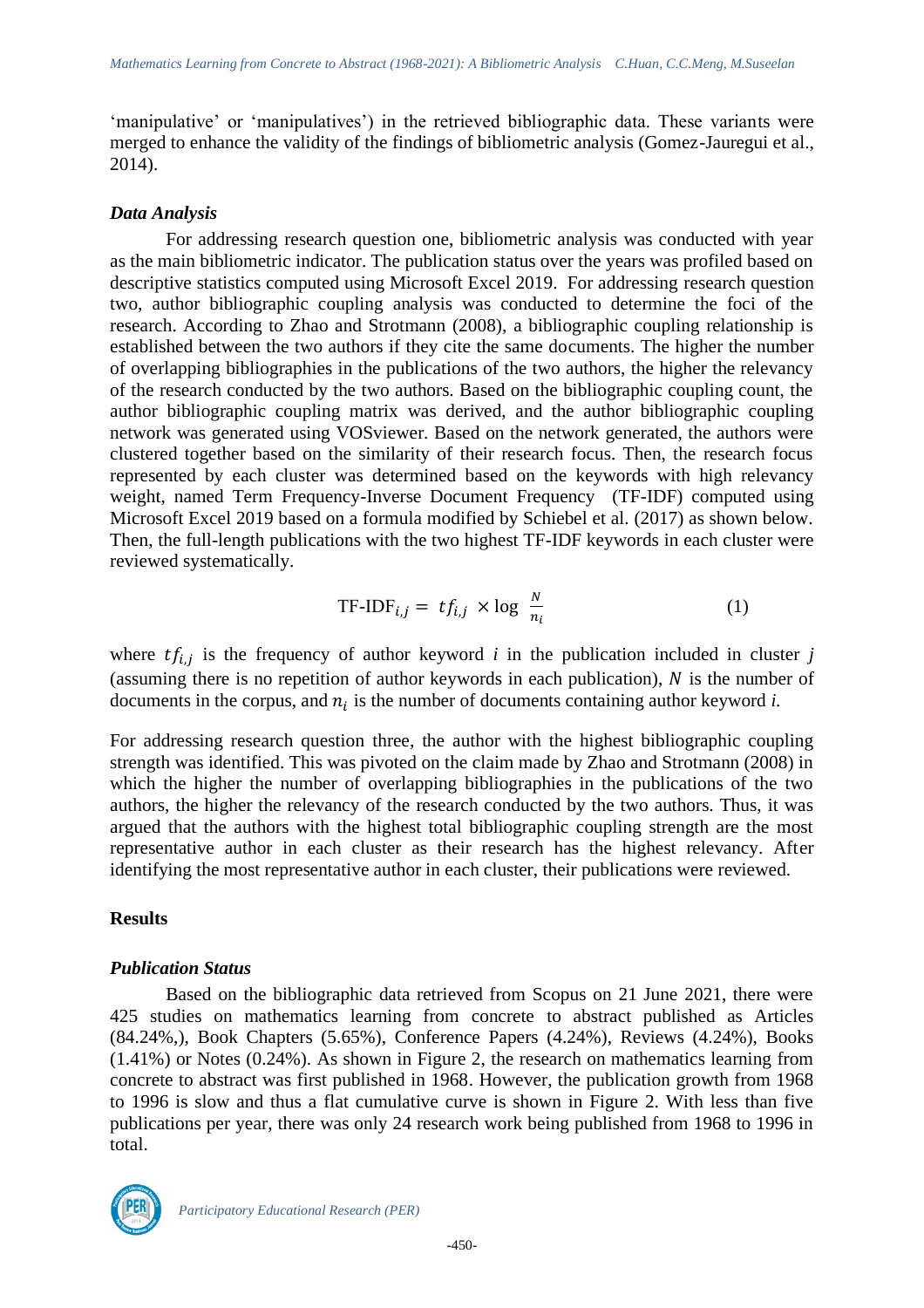The research on mathematics learning from concrete to abstract has started to receive attention from researchers since 1997. As shown in the bar chart of Figure 2, there were five to 10 studies related to mathematics learning from concrete to abstract being published each year from 1997 to 2008, except the years 1999, 2007, and 2003. The number of publications exceeded 10 for the first time in 2009, then the number of publications fluctuated within the range of 15 to 45 from 2010 to 2021. Although there is a slight decrease in the number of publications in 2012, 2015, 2016, and 2019, it does not slow down the publication growth. Rather than concaves downward, the cumulative curve concaves upwards towards a large slope. This indicates the annual publication of research on mathematics learning from concrete to abstract shows an increasing trend during the period of 1997 to 2021.



**Figure 2.** Publications on mathematics learning from concrete to abstract (1968-2021)

Then, regression analysis was performed on the cumulative publication plot to further examine the publication trend. As shown in Figure 3, the cumulative number of publications from 1968 to 2021 was fitted into the exponential curve,  $y = 4.36 \times 10^{-80} e^{-0.0933x}$  at the significance level of .05 with variances explained of 98.64 %  $[\mathbb{R}^2 = .98, \mathbb{F} (1,52) = 3759.525, p$ <.05]. This indicates the number of publications of the research on mathematics learning from concrete to abstract increases sharply over time following the exponential growth model.

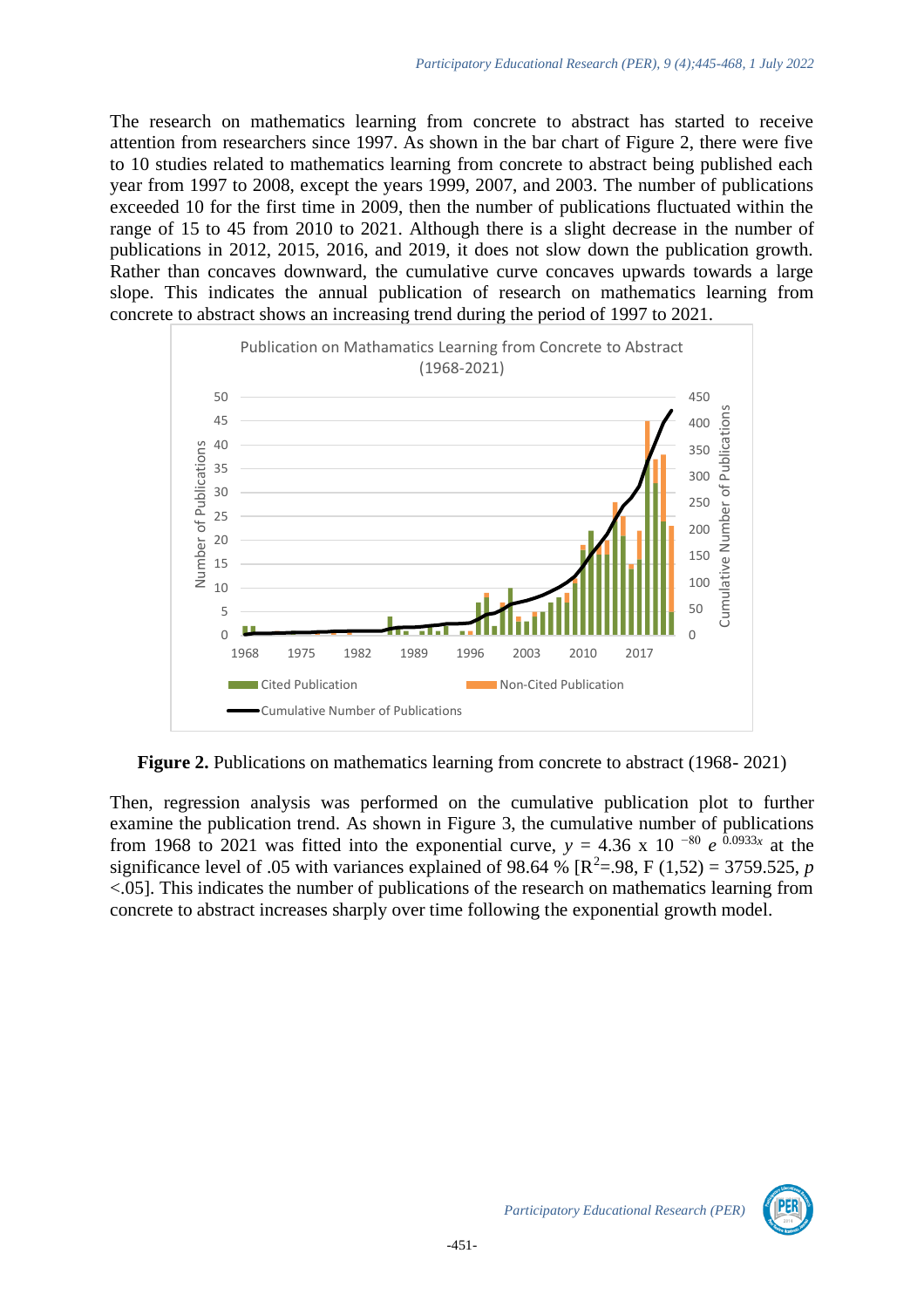

Figure 3. Cumulative number of publications on mathematics learning from concrete to abstract (1968-2021)

# *Research Domains*

To determine the domain of research on mathematics learning from concrete to abstract, author bibliographic coupling analysis was conducted with the threshold of at least two publications. Out of 836 authors, there were only 108 authors who surpassed the threshold and were included in the author bibliographic coupling analysis. While the total link strength indicates total bibliographic coupling frequency, the author with zero total link strength would present as an isolated node in the network. To obtain a clearer clustering result, a total of two authors with zero total link strength were removed from the list. Thus, only 106 authors remained for author bibliographic coupling analysis. The author bibliographic coupling network generated is presented in Figure 4.



**Figure 4.** Author bibliographic coupling network [pubication  $\geq 2$ , total link strength $>0$ ]

The author bibliographic network generated is a complete network with 106 nodes with 2863 edges. Each node represents the authors, while each edge represents the bibliographic coupling relationship established. In the author bibliographic coupling network, each edge is weighted with bibliographic coupling strength, which refers to the number of overlapping

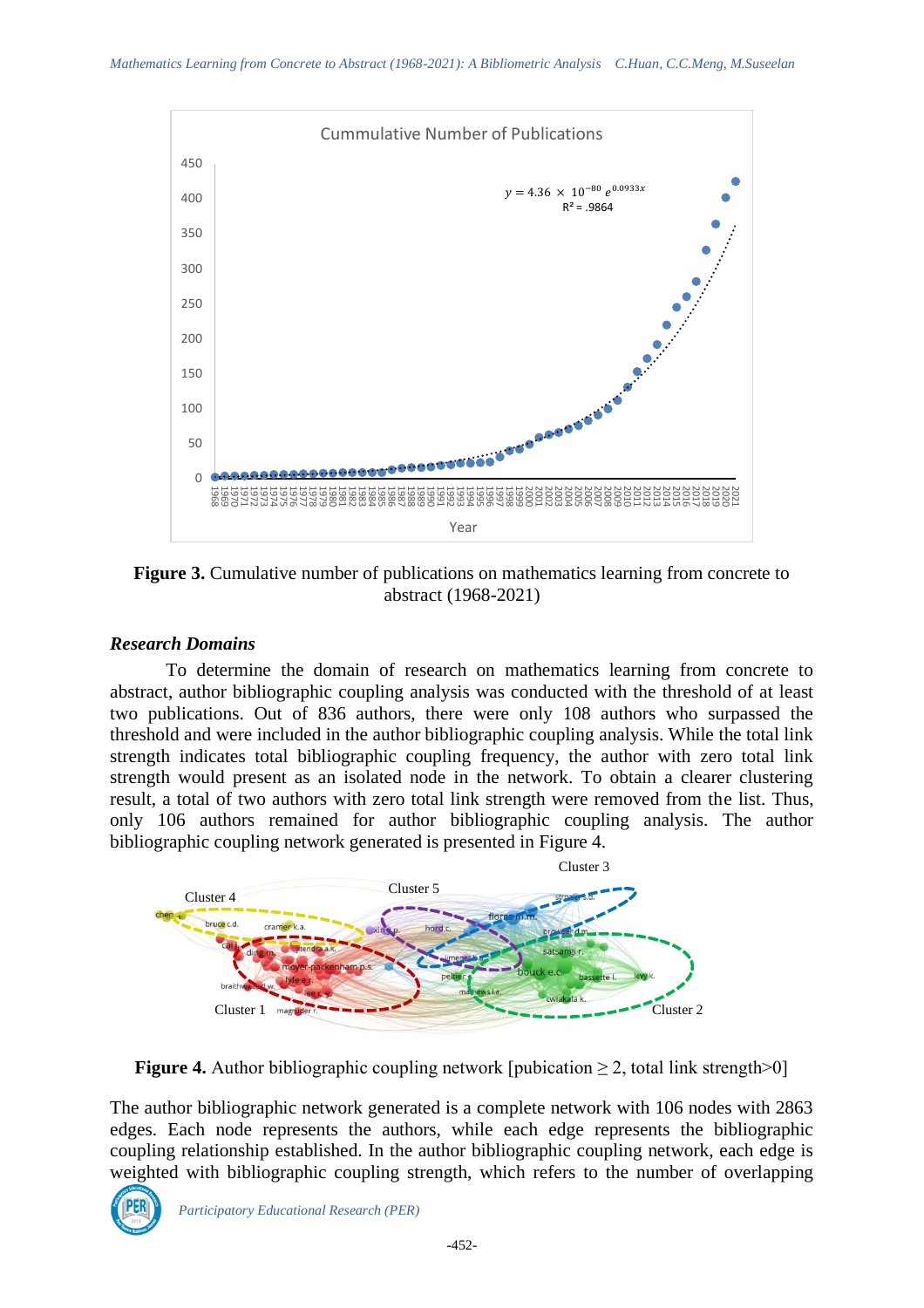references in the research work published by the two authors. Thus, a high bibliographic coupling strength indicates that the research work published by the two authors were closely related (Gazni & Didegah, 2016). Following this, the 106 authors in the network were grouped into five clusters based on the similarity of the research conducted. Each cluster represents a domain of research on mathematics learning from concrete to abstract and was labelled with the most relevant keywords which were identified based on the TF-IDF weight. The most relevant keywords of each research domain are listed in Table 3.

| Cluster [Colour]    |   | Top Keywords<br>[TF-DIF]                                                             | No of<br>Authors | Total No. of<br>Publications | Total<br>Citation<br>per<br>Cluster | Average<br>Citation<br>per<br>Cluster | Range of<br>Publication<br>years | Number of<br>Publications<br>since 2015<br>$\lceil \% \rceil$ |
|---------------------|---|--------------------------------------------------------------------------------------|------------------|------------------------------|-------------------------------------|---------------------------------------|----------------------------------|---------------------------------------------------------------|
| Cluster 1 [Red]     |   | Manipulative [16.37]<br>Arithmetic [12.91]                                           | 64               | 111                          | 2998                                | 46.84                                 | 1990-2021                        | 41<br>[36.94%]                                                |
| Cluster<br>[Green]  |   | 2 Mathematics [10.41]<br>Learning Disability [8.77]                                  | 17               | 30                           | 1009                                | 59.35                                 | 2014-2021                        | 29<br>$[96.67\%]$                                             |
| Cluster 3 [Blue]    |   | Concrete-Representational-Abstract<br>Sequence [5.40]<br>Elementary Education [4.85] | 9                | 17                           | 353                                 | 39.22                                 | 2010-2020                        | 11<br>$[64,71\%]$                                             |
| Cluster<br>[Yellow] | 4 | Ideal Mathematics Teaching [3.90]<br>Mathematics Teaching [3.63]                     | 8                | 10                           | 220                                 | 27.50                                 | 2002-2020                        | 6<br>[60.00%]                                                 |
| Cluster<br>[Purple] |   | 5 Mathematics Problem-Solving [5.53] 8<br>Autism Spectrum Disorder [5.30]            |                  | 10                           | 371                                 | 46.38                                 | 2012-2021                        | 9<br>[90.00%]                                                 |

#### Table 3. The Most Relevant Keywords of Each Research Domain

As shown in Table 3, the red cluster (Cluster 1) refers to the research domain related to 'manipulatives' and 'arithmetic'. The green cluster (Cluster 2) refers to the research domain related to 'mathematics' and 'learning disabilities'. The blue cluster (Cluster 3) refers to the research domain related to 'Concrete-Representational-Abstract Sequence (CRA)' and 'Elementary Education'. The yellow cluster (Cluster 4) refers to the research domain related to 'ideal mathematics teaching' and 'mathematics teaching'. The purple cluster (Cluster 5) refers to the research domain related to 'mathematics problem-solving' and 'Autism Spectrum Disorder (ASD)'.

To compare the significance and the emergence of the research domain, the statistical indicators such as the number of authors, total citation per cluster, average citation per cluster, range of publication years and the number of studies published since 2015. The statistical indicators of each cluster are presented in Table 3. Most of the authors conducted studies related to the research domain on 'manipulatives and arithmetic' (n=64), followed by 'mathematics and learning disabilities' (n=17), and 'Concrete-Representational-Abstract Sequence (CRA) in Elementary Education' (n=9). With the highest average citation per cluster, 'mathematics and learning disabilities' is the most prominent research domain related to mathematics learning from concrete to abstract. Each author who conducted studies related to this research domain received 59.35 citation counts on average. While some studies were published in 2020 and 2021, the five research domains were still considered active. With the highest proportion of publications since 2015, the research domains 'mathematics and learning disabilities' as well as 'mathematics problem-solving and autism spectrum disorder' were the two emerging research domains.

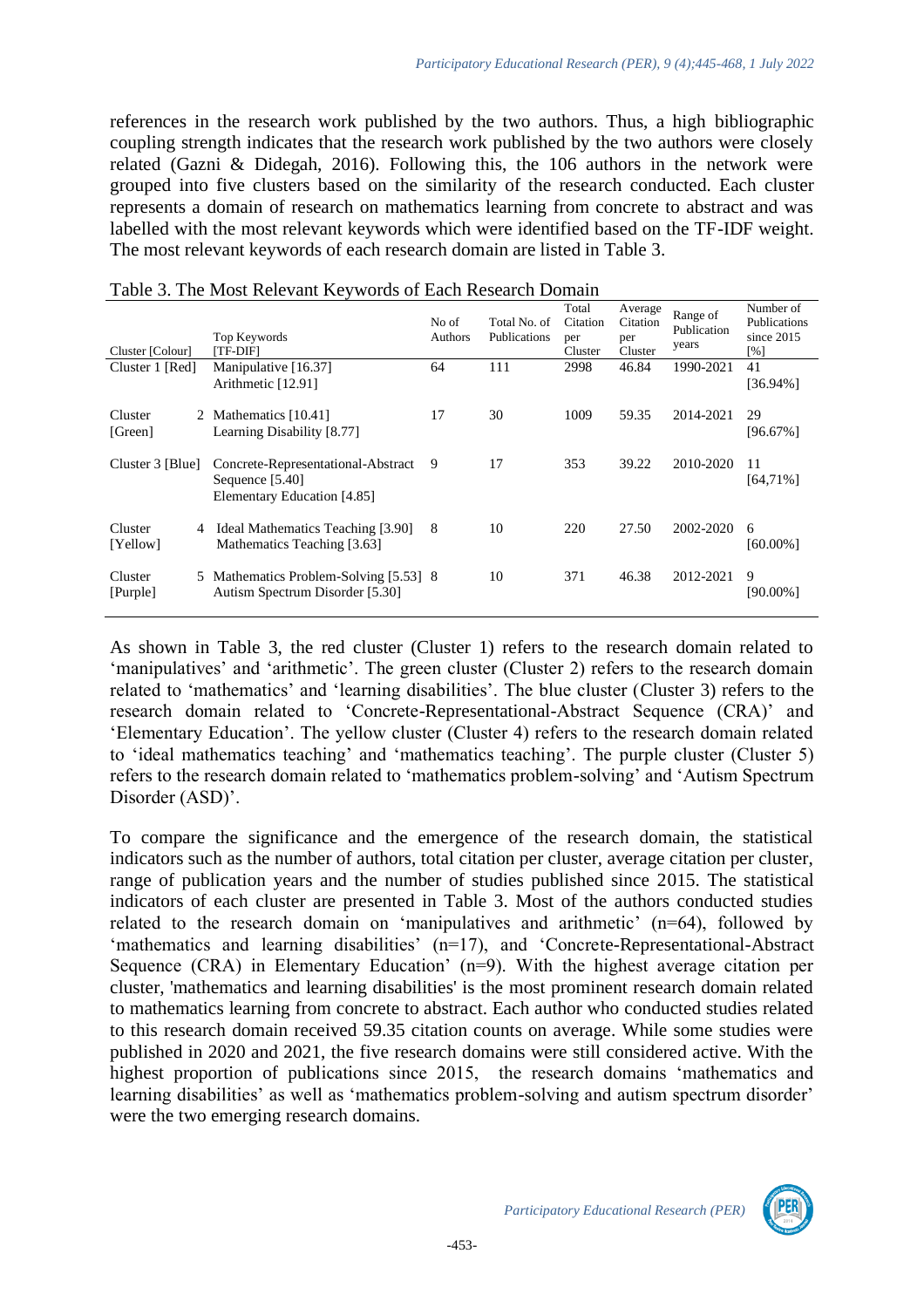## *Most Relevant Authors in each Research Domain*

The publications of the most representative author in each research domain are listed in Table 4. With the highest total bibliographic coupling strength (Total BCS  $=$  1988), Moyer-Packenham P.S. is the most relevant researcher for the research domain of 'manipulatives and arithmetic learning'. Moyer- Packenham P.S. established a bibliographic coupling relationship with 94 authors with a total reference-overlapping frequency of 1988. Moyer-Packenham P.S. has published nine studies from 2011 to 2020. Bouck E.C. is the most relevant researcher for the research domain of 'mathematics learning of students with learning disabilities'. Bouck E.C. established a bibliographic coupling relationship with 82 authors with a total reference-overlapping frequency of 12989. She published 21 studies from 2015 to 2021.

Flores M.M. is the most relevant researcher for the research domain of 'Concrete-Representational-Abstract sequence in elementary mathematics teaching'. Flores M.M. established a bibliographic coupling relationship with 78 authors with a total referenceoverlapping frequency of 3767. Flores M.M. has published 13 research from 2010 to 2020. Hsieh F.-J. is the most relevant researcher for the research domain of 'Ideal mathematics teaching'. Hsieh F.-J. established a bibliographic coupling relationship with 28 authors with a total reference-overlapping frequency of 404. Hsieh F.-J. has published 2 studies in 2018 and 2020 respectively. Root, J. R. is the most relevant researcher for the research domain of 'mathematics problem-solving and mathematics learning of students with autism spectrum disorder'. Root, J. R. established a bibliographic coupling relationship with 41 authors with a total reference-overlapping frequency of 609. Root, J. R. has published 2 studies in 2019 and 2017 respectively.

| Research          | MOSt Relevant Author and the corresponding research work |                                                                     |  |
|-------------------|----------------------------------------------------------|---------------------------------------------------------------------|--|
| Domain            |                                                          | [TP, Edge, Total BCS, Average BCS]                                  |  |
|                   |                                                          | Moyer-Packenham P.S. [9, 94, 1988, 21.15]                           |  |
| arithmetic<br>and | 1.                                                       | Are we having fun yet? How teachers use manipulatives to teach      |  |
| learning'         |                                                          | mathematics (Moyer-Packenham, 2001)                                 |  |
|                   | 2.                                                       | Effects of virtual manipulatives on student achievement and         |  |
|                   |                                                          | mathematics learning (Moyer-Packenham & Westenskow, 2013)           |  |
|                   | 3.                                                       | Examining pictorial models and virtual manipulatives for third-     |  |
|                   |                                                          | grade fraction instruction (Moyer-Packenham et al., 2012)           |  |
|                   | 4.                                                       | Revisiting the effects and affordances of virtual manipulatives for |  |
|                   |                                                          | mathematics learning (Moyer-Packenham & Westenskow, 2016)           |  |
|                   | 5.                                                       | Kindergarten children's interactions with touchscreen mathematics   |  |
|                   |                                                          | virtual manipulatives: An innovative mixed-methods analysis         |  |
|                   |                                                          | (Tucker et al., $2017$ )                                            |  |
|                   | 6.                                                       | Characterizing the growth of one student's mathematical             |  |
|                   |                                                          | understanding in a multi-representational learning environment      |  |
|                   |                                                          | (Gulkilik et al., 2020)                                             |  |
|                   | 7.                                                       | Using an iceberg intervention model to understand equivalent        |  |
|                   |                                                          | fraction learning when students with mathematical learning          |  |
|                   |                                                          | difficulties use different manipulatives (Westenskow & Moyer-       |  |
|                   |                                                          | Packenham, 2016)                                                    |  |
|                   | 8.                                                       | Base-10 blocks: A study of iPad virtual manipulative affordances    |  |
|                   |                                                          | across primary-grade levels (Litster et al., 2019)                  |  |
|                   |                                                          | Learning logic: Examining the effects of context ordering on        |  |
|                   |                                                          | reasoning about conditionals (Lommatsch & Moyer-Packenham,          |  |
|                   |                                                          | 2020)                                                               |  |
|                   | 1 Manipulatives                                          |                                                                     |  |

Table 4. Publications of the most representative author for each research domain Cluster Research  $M_{\text{out}}$   $R_{\text{e}}$  research  $A$  and corresponding research work

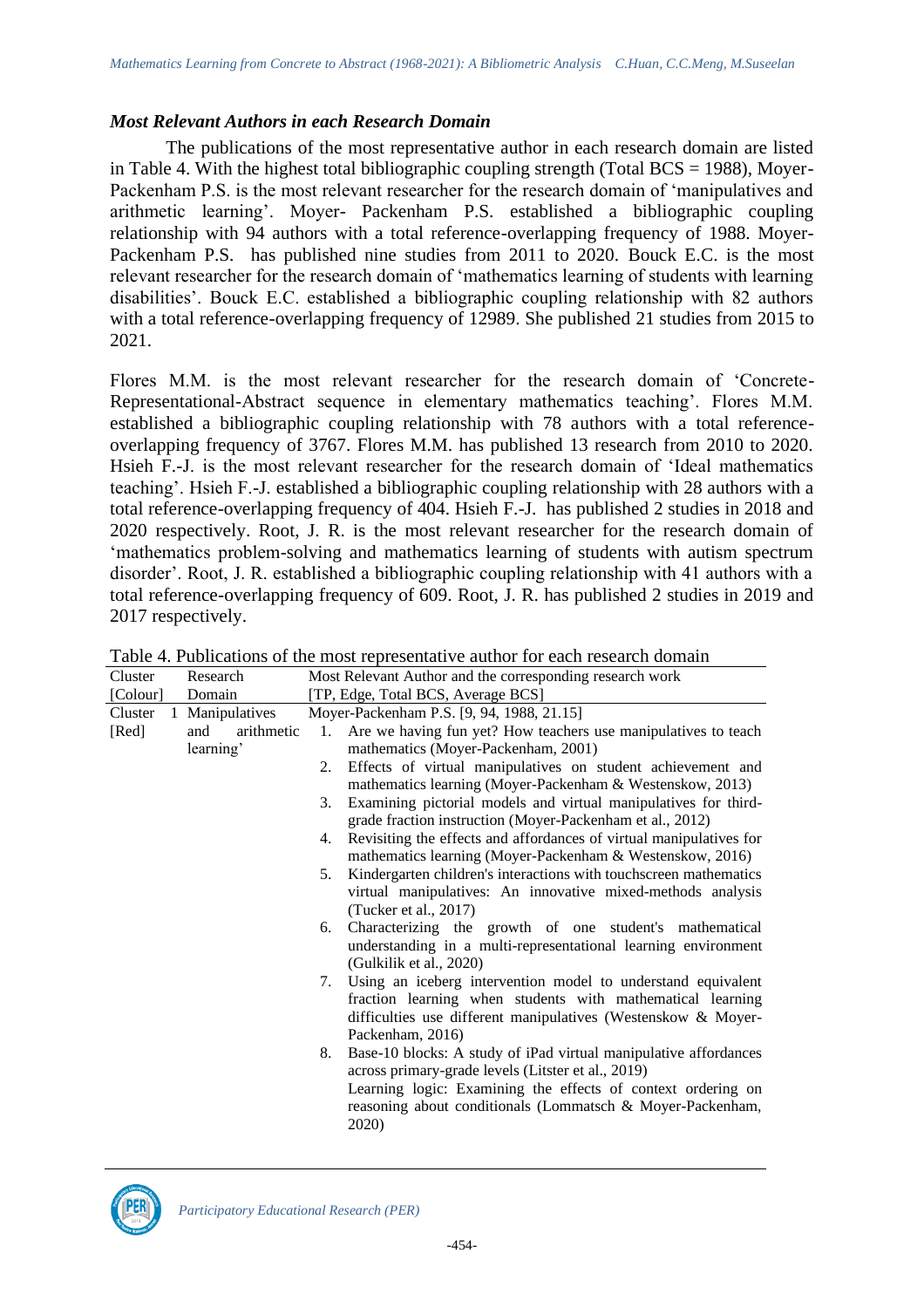| Cluster   | Research          | Most Relevant Author and the corresponding research work                                                                                |  |  |  |  |
|-----------|-------------------|-----------------------------------------------------------------------------------------------------------------------------------------|--|--|--|--|
| [Colour]  | Domain            | [TP, Edge, Total BCS, Average BCS]                                                                                                      |  |  |  |  |
| Cluster 2 | Mathematics       | Bouck E.C. [21, 82, 12989, 158,40]                                                                                                      |  |  |  |  |
| [Green]   | learning of       | 1. Using virtual manipulative instruction to teach the concepts of                                                                      |  |  |  |  |
|           | students with     | area and perimeter to secondary students with learning disabilities                                                                     |  |  |  |  |
|           | learning          | (Satsangi & Bouck, 2015)                                                                                                                |  |  |  |  |
|           | disabilities      | Comparing the effectiveness of virtual and concrete manipulatives<br>2.                                                                 |  |  |  |  |
|           |                   | to teach algebra to secondary students with learning disabilities                                                                       |  |  |  |  |
|           |                   | (Satsangi et al., 2016)                                                                                                                 |  |  |  |  |
|           |                   | The concrete–representational–abstract approach for students with<br>3.                                                                 |  |  |  |  |
|           |                   | learning disabilities: an evidence-based practice synthesis (Bouck                                                                      |  |  |  |  |
|           |                   | et al., 2018a)                                                                                                                          |  |  |  |  |
|           |                   | 4. Concrete and app-based manipulatives to support students with                                                                        |  |  |  |  |
|           |                   | disabilities with subtraction (Bouck et al., 2017b)                                                                                     |  |  |  |  |
|           |                   | systematic review of the literature on mathematics<br>5.<br>A                                                                           |  |  |  |  |
|           |                   | manipulatives to support students with disabilities (Bouck & Park,<br>2018)                                                             |  |  |  |  |
|           |                   | Teaching equivalent fractions to secondary students with<br>6.                                                                          |  |  |  |  |
|           |                   | disabilities via the virtual-representational-abstract instructional<br>sequence (Bouck et al, 2017a)                                   |  |  |  |  |
|           |                   | Manipulative apps to support students with disabilities in<br>7.                                                                        |  |  |  |  |
|           |                   | mathematics (Bouck et al., 2018c)                                                                                                       |  |  |  |  |
|           |                   | A meta-analysis of single-case research using mathematics<br>8.                                                                         |  |  |  |  |
|           |                   | manipulatives with students at risk or identified with a disability                                                                     |  |  |  |  |
|           |                   | (Peltier et al., 2020)                                                                                                                  |  |  |  |  |
|           |                   | Adding it up: comparing concrete and app-based manipulatives to<br>9.                                                                   |  |  |  |  |
|           |                   | support students with disabilities with adding fractions (Bouck et                                                                      |  |  |  |  |
|           |                   | al., 2018b)                                                                                                                             |  |  |  |  |
|           |                   | 10. Using the virtual-abstract instructional sequence to support the                                                                    |  |  |  |  |
|           |                   | acquisition of algebra (Bouck et al., 2019)                                                                                             |  |  |  |  |
|           |                   | 11. The virtual-representational-abstract framework to<br>support                                                                       |  |  |  |  |
|           |                   | students with disabilities in mathematics (Bouck & Sprick, 2019b)                                                                       |  |  |  |  |
|           |                   | 12. App-based manipulatives and explicit instruction to support                                                                         |  |  |  |  |
|           |                   | division with remainders (Bouck et al., 2020d)                                                                                          |  |  |  |  |
|           |                   | 13. Using the virtual-representational-abstract with overlearning                                                                       |  |  |  |  |
|           |                   | instructional sequence to students with disabilities in mathematics                                                                     |  |  |  |  |
|           |                   | (Park et al., 2021a)                                                                                                                    |  |  |  |  |
|           |                   | 14. Virtual manipulatives: a tool to support access and achievement                                                                     |  |  |  |  |
|           |                   | with middle school students with disabilities (Bouck et al., 2020b)                                                                     |  |  |  |  |
|           |                   | 15. App-based manipulatives and the system of least prompts to                                                                          |  |  |  |  |
|           |                   | support the acquisition, maintenance, and generalization of adding                                                                      |  |  |  |  |
|           |                   | integers (Bouck & Park, 2020)                                                                                                           |  |  |  |  |
|           |                   | 16. Comparison of concrete and app-based manipulatives to teach                                                                         |  |  |  |  |
|           |                   | subtraction skills to elementary students with autism (Bassette et                                                                      |  |  |  |  |
|           |                   | al., 2019)                                                                                                                              |  |  |  |  |
|           |                   | 17. Learning<br>fraction<br>concepts<br>through<br>the<br>virtual-abstract                                                              |  |  |  |  |
|           |                   | instructional sequence (Bouck et al., 2020c)                                                                                            |  |  |  |  |
|           |                   | 18. Learning fractions with a virtual manipulative based graduated                                                                      |  |  |  |  |
|           |                   | instructional sequence (Bouck et al., 2020a)                                                                                            |  |  |  |  |
|           |                   | 19. Manipulating algebra: comparing concrete and virtual algebra<br>tiles for students with intellectual and developmental disabilities |  |  |  |  |
|           |                   | (Long et al., 2021)                                                                                                                     |  |  |  |  |
|           |                   | 20. Manipulative-based instructional sequences in mathematics for                                                                       |  |  |  |  |
|           |                   | students with disabilities (Bouck et al., 2021)                                                                                         |  |  |  |  |
|           |                   | 21. Using the VA framework to teach algebra to middle school                                                                            |  |  |  |  |
|           |                   | students with high-incidence disabilities (Bone et al., 2021)                                                                           |  |  |  |  |
| Cluster   | 3 Concrete-       | Flores M.M. [13, 78, 3767, 48.29]                                                                                                       |  |  |  |  |
| [Blue]    | Representational- | 1. Using the concrete-representational-abstract sequence to teach                                                                       |  |  |  |  |

Abstract subtraction with regrouping to students at risk for failure (Flores,

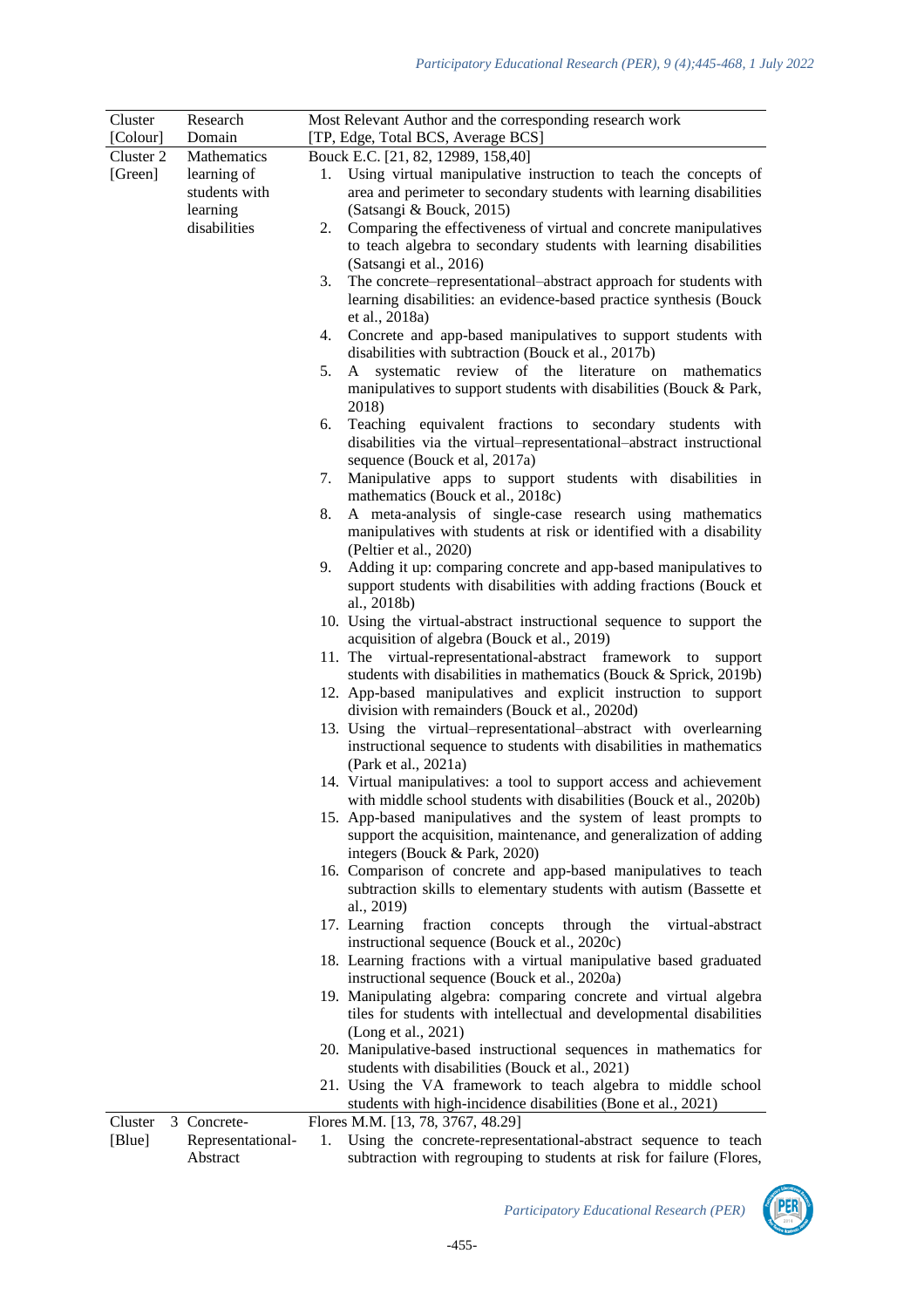| Cluster             | Research                                                                                                           | Most Relevant Author and the corresponding research work                                                                                                                                                                                                                                                                                                                                                                                                                                                                                                              |
|---------------------|--------------------------------------------------------------------------------------------------------------------|-----------------------------------------------------------------------------------------------------------------------------------------------------------------------------------------------------------------------------------------------------------------------------------------------------------------------------------------------------------------------------------------------------------------------------------------------------------------------------------------------------------------------------------------------------------------------|
| [Colour]            | Domain                                                                                                             | [TP, Edge, Total BCS, Average BCS]                                                                                                                                                                                                                                                                                                                                                                                                                                                                                                                                    |
|                     | sequence in<br>elementary<br>mathematics<br>teaching                                                               | 2010)<br>Teaching subtraction and multiplication with regrouping using the<br>2.<br>concrete-representational-abstract<br>sequence<br>and<br>strategic<br>instruction model (Flores et al., 2014c)<br>An investigation of the effects of CRA instruction and students<br>3.<br>with autism spectrum disorder (Stroizer et al, 2015)<br>Using the concrete-representational-abstract sequence and the<br>4.<br>strategic instruction model to teach computation to students with<br>autism spectrum disorders and developmental disabilities (Flores<br>et al., 2014b) |
|                     |                                                                                                                    | Teaching multiplication with regrouping to students with learning<br>5.<br>disabilities (Flores et al., 2014a)                                                                                                                                                                                                                                                                                                                                                                                                                                                        |
|                     |                                                                                                                    | Teaching problem solving<br>students receiving<br>to<br>6.<br>tiered<br>interventions<br>using<br>the<br>concrete-representational-abstract<br>sequence and schema-based instruction (Flores et al., 2016)<br>Using the concrete–representational–abstract sequence to teach<br>7.                                                                                                                                                                                                                                                                                    |
|                     |                                                                                                                    | conceptual understanding of basic multiplication and division<br>(Milton et al., 2019)                                                                                                                                                                                                                                                                                                                                                                                                                                                                                |
|                     |                                                                                                                    | Teaching fraction concepts using the concrete-representational-<br>8.<br>abstract sequence (Flores et al., 2020a)                                                                                                                                                                                                                                                                                                                                                                                                                                                     |
|                     |                                                                                                                    | The effects of the concrete-representational-abstract sequence for<br>9.<br>students at risk for mathematics failure (Hinton & Flores, 2019)                                                                                                                                                                                                                                                                                                                                                                                                                          |
|                     |                                                                                                                    | 10. Teaching the partial products algorithm with the concrete<br>representational abstract sequence and the strategic instruction                                                                                                                                                                                                                                                                                                                                                                                                                                     |
|                     |                                                                                                                    | model (Flores et al., 2020b)<br>11. Improvement in elementary students' multiplication skills and<br>understanding after learning through the combination of the<br>concrete-representational-abstract<br>sequence<br>and<br>strategic<br>instruction (Flores & Hinton, 2019)                                                                                                                                                                                                                                                                                         |
|                     |                                                                                                                    | 12. A case study using CRA to teach students with disabilities to<br>count using flexible numbers: applying skip counting to                                                                                                                                                                                                                                                                                                                                                                                                                                          |
|                     |                                                                                                                    | multiplication (Gibbs et al., 2018)<br>13. Teaching the partial products algorithm using the concrete-<br>representational-abstract sequence (Flores & Milton, 2020)                                                                                                                                                                                                                                                                                                                                                                                                  |
| Cluster<br>[Yellow] | 4 Ideal<br>mathematics<br>teaching                                                                                 | Hsieh F.-J. [2, 28, 404, 14.43]<br>1. Ideal mathematics teaching behaviours: A comparison between<br>the perspectives of senior high school students and their teachers<br>in Taiwan and mainland China (Hsieh et al., 2020)<br>Exploring profiles of ideal high school mathematical teaching<br>2.<br>behaviours: perceptions of in-service and pre-service teachers in<br>Taiwan (Hsieh et al., 2018)                                                                                                                                                               |
| Cluster<br>[Purple] | 5 Mathematics<br>problem-solving<br>and mathematics<br>learning of<br>students with<br>autism spectrum<br>disorder | Root J.R. [2, 41, 609, 14.85]<br>An updated evidence-based practice review on teaching<br>1.<br>mathematics to students with moderate and severe developmental<br>disabilities (Spooner et al., 2019)<br>Schema-based instruction with concrete and virtual manipulatives<br>2.<br>to teach problem solving to students with autism (Root et al.,<br>2017)                                                                                                                                                                                                            |

*Notes.* TP = Total Publication, BCS = Bibliographic Coupling Strength

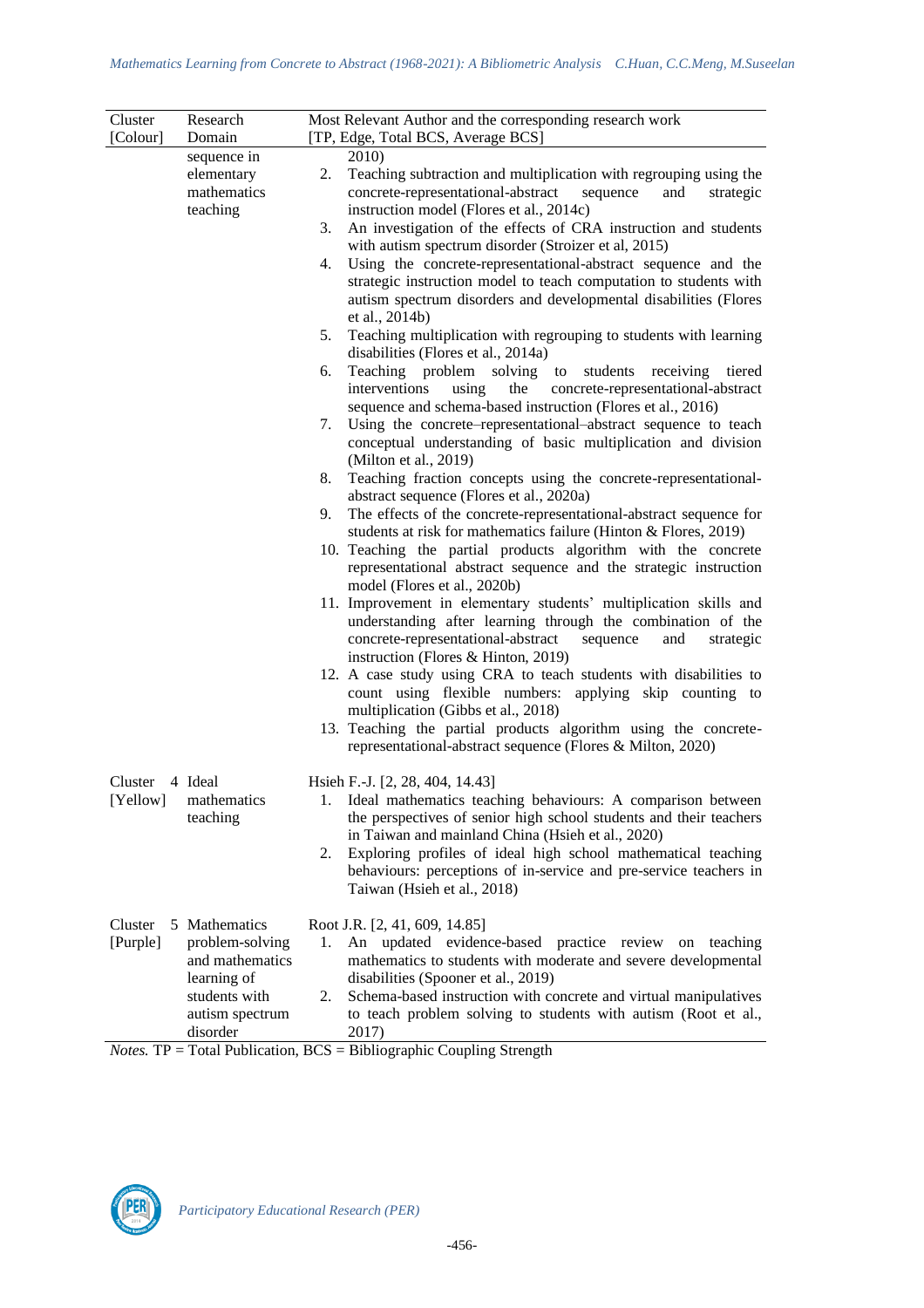### **Discussion**

## *What is the publication status of the research on mathematics learning from concrete to abstract?*

In this study, the research on mathematics learning from concrete to abstract shows a slow publication growth from 1968 to 1996. However, the publications increase rapidly following the exponential model since 1997. These findings are similar to the study conducted by Ramirez and Rodriguez Devesa (2019) in which the publications in mathematics education is predicted to increase exponentially. While mathematics learning from concrete to abstract is rooted in the constructivist epistemology of Jean Piaget (1952), the increasing trend of the research is supported by Greenes (1995) in which constructivism theory dominated the research in mathematics education since the 1990s.

### *What are the research domains on mathematics learning from concrete to abstract published in 1968 to 2021?*

The research on mathematics learning from concrete to abstract published in 1968 to 2021 was clustered into five research domains: (i) 'manipulatives and arithmetic learning'; (ii) 'mathematics learning of students with learning disabilities'; (iii) 'Concrete-Representational-Abstract sequence in elementary mathematics teaching'; (iv) 'ideal mathematics teaching'; and (v) 'mathematics problem-solving and mathematics learning of students with autism spectrum disorder'. The findings indicated that 'mathematics and learning disabilities' as well as 'mathematics problem-solving and autism spectrum disorder' were the two emerging research domains. This is in line with the current focus of mathematics education which emphasises the teaching approaches for supporting students with mathematics learning disabilities (Gökçe & Guner, 2021) following the introduction of the Sustainable Development Goal 4 'ensure inclusive and equitable quality education and promote lifelong learning for all' by UNESCO.

#### *Research Domain 1: Manipulatives and Arithmetic Learning*

'Manipulatives and arithmetic learning' is the most dominant research domain. As defined by Moyer-Packenham (2001), manipulatives are the teaching aids that serve for representing abstract mathematical ideas explicitly and concretely. While arithmetic operations are genuinely abstract, the children are usually being engaged with manipulatives to support the construction of conceptual understanding (Uttal et al., 1997). With adequate conceptual understanding, the students' arithmetic strategies would be changed from using manipulatives to using cognitive strategies (Carpenter & Moser, 1994), such as verbal counting, regrouping or decomposition, and columnar retrieval or the standard algorithm (Geary, 1994). The teachers' use of concrete manipulatives in mathematics lessons has been studied by Moyer-Packenham (2001). Various concrete manipulatives (e.g., base-10 blocks, colour tiles, geoboards, dice, pattern blocks, hundred boards, fractions bars, tangrams, Cuisenaire rods, etc.) have been used in the mathematics classroom. The most commonly used concrete manipulative is the hundred board, which is used to introduce the place-value concept (Moyer-Packenham, 2001). With the advancement of technology, several virtual manipulatives have been developed to support the mathematics teaching and learning process. The use of virtual manipulatives has been reported by Moyer-Packenham and Westenskow (2012, 2016), Moyer-Packenham et al. (2012), Tucker et al. (2017) and Lister et al. (2019).

To summarise the effectiveness of manipulative use in supporting students' learning of

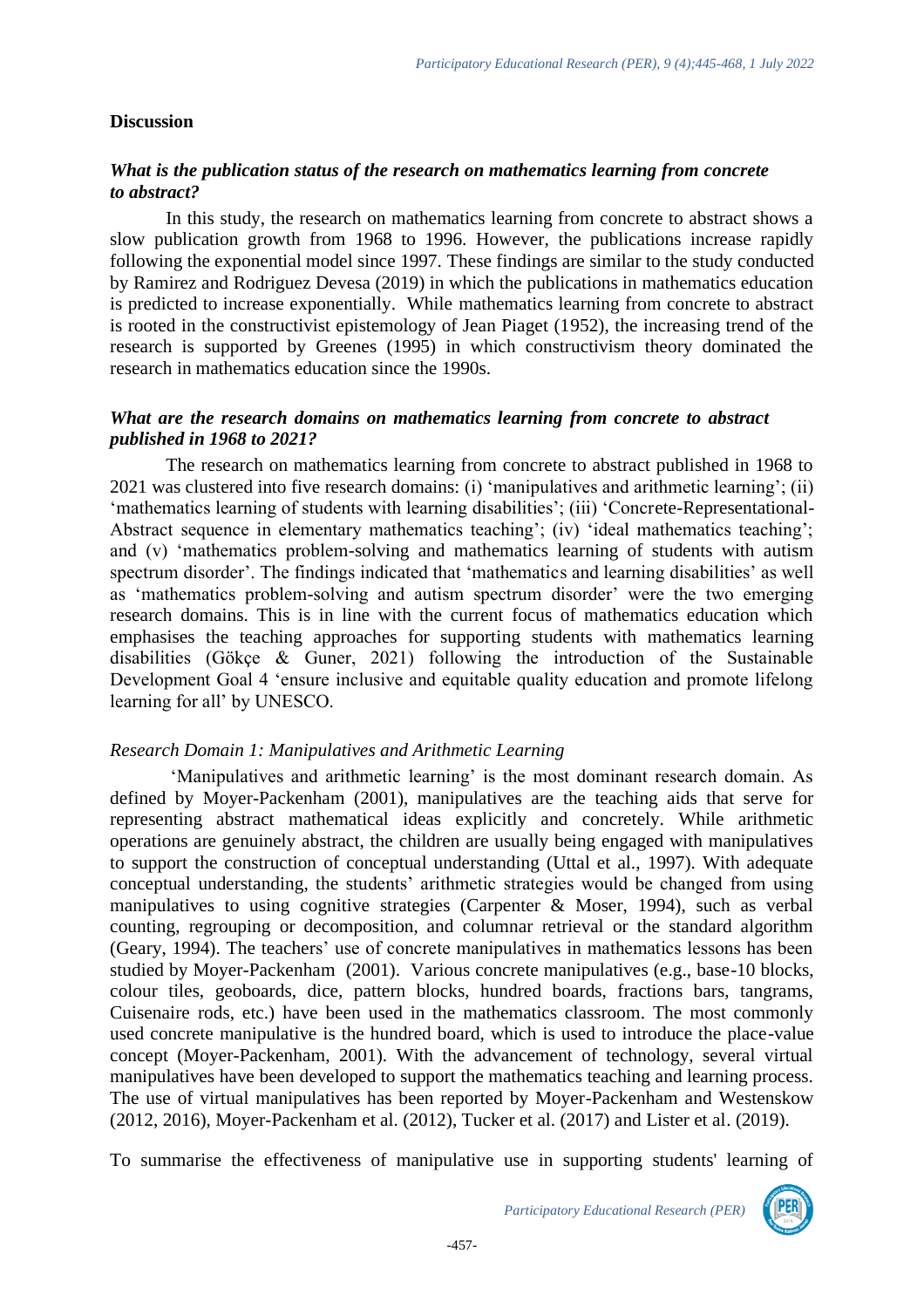mathematics, Carbonneau et al. (2013) had reviewed 55 relevant empirical evidence. The meta-analyses reported statistically significant results in favour of the use of manipulatives with small to moderate effect sizes. Nonetheless, researchers (i.e, Moyer-Packenham, 2001; Uttal et al., 1997) argued that students would not be able to understand the abstract and symbolic mathematical idea solely based on the manipulatives because manipulatives do not bring any mathematical insights. The students might not be able to link their actions with manipulatives to abstract symbols without proper instruction. In fact, teachers play an important role to support the concrete fading process. After contextualising the mathematical concepts using concrete manipulatives, the instruction should be "fading" away to the more abstract mathematical idea (Bruner, 1996). Thus, researchers (i.e., Fyfe et al., 2015; Fyfe & Nathan, 2019; McNeil & Fyfe, 2012) suggested that the learning of mathematics from concrete to abstract should be focused on "concrete fading" in the future.

#### *Research Domain 2: Mathematics learning of students with learning disabilities*

Students with mathematics disabilities are often characterised by the deficits such as having poor working memory and facing various difficulties in comparing the magnitude, understanding the place-value, learning mathematical facts, performing computation, organizing information presented in problems, and solving mathematics problems. (Bouck et al., 2018a; Soares et al., 2018). To support mathematics learning of the students with learning disabilities, studies involving mathematics instruction with concrete and virtual manipulatives have been conducted by several researchers (i.e., Bouck et al., 2017, 2021; Satsangi & Bouck, 2015; Satsangi et al., 2016) in the past. To synthesise the findings of the effectiveness of mathematics instruction involving manipulatives, Bouck and Park (2018) have reviewed 36 past studies. Various manipulatives have been used in the teaching and learning of arithmetic basic operations (n=20), place value (n=5), fractions (n=4), area and perimeter (n=3), algebra (n=5), and money (n=2). All 36 past studies reported a significant difference in favours the mathematics instruction with manipulatives. This is because the use of manipulatives would provide a concrete mathematical learning experience to the students by allowing them to work with visual representations of mathematical ideas (Soares et al., 2018). Following this, the cognitive load of students would be reduced (Bouck & Park, 2018) and hence enhance their learning. While technology advancement changes the landscape of instruction delivery, future research should continue to explore the use of virtual manipulatives in supporting students with disabilities using more various research designs.

# *Research Domain 3: Concrete-Representational-Abstract Sequence in Elementary Mathematics Teaching'*

According to Leong et al. (2015), CRA instructional sequence was rooted in the three modes of mathematical representations [i.e., (i) enactive; (ii) iconic; and (iii) symbolic] proposed by Bruner (1966). The CRA instructional sequence involved three phases: (i) concrete phase; (ii) representational phase; and (iii) abstract phase. The instruction at the first phase involved using various prompts and cues to guide the students to construct their conceptual understanding of mathematics through interacting with the concrete manipulatives, followed by allowing students to demonstrate the mathematics skills independently using manipulatives. At the second phase of instruction, the concrete manipulatives were replaced by pictures and/or drawings. Students are guided to draw pictures to represent the mathematical concepts and followed by performing the computation. The third stage of instruction emphasised procedural fluency. The students were guided to perform the computation following the algorithm, rather than based on visual aids such as pictures and drawings.



*Participatory Educational Research (PER)*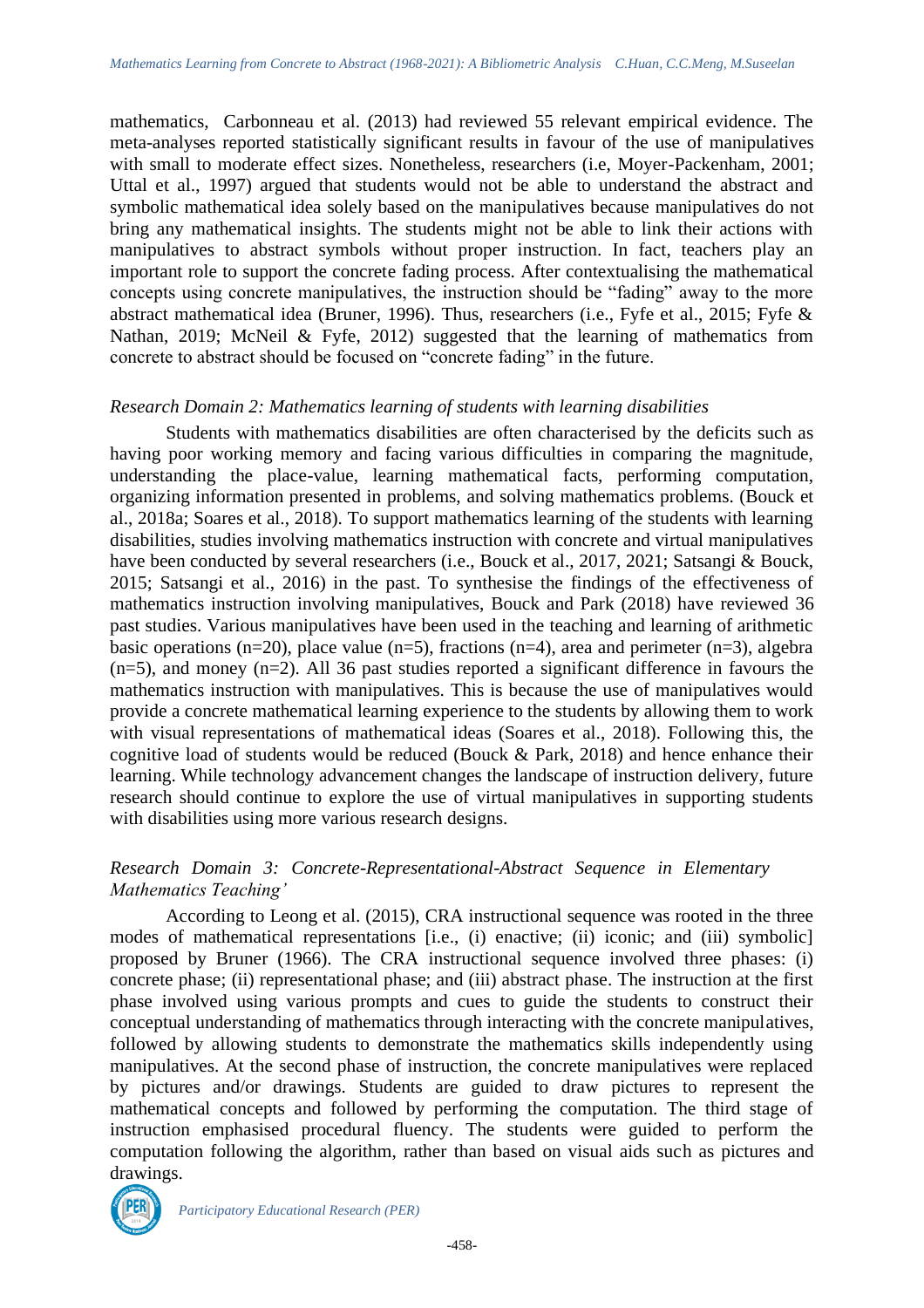CRA instructional sequence has been proven as an effective approach in supporting elementary students' mathematics learning (Hinton & Flores, 2019) across various topics, such as algebra, place value, basic arithmetic operations, fractions, area and perimeter, as well as word problems (Flores, 2010). The use of CRA has also been extended to the field of special education. Several researchers (i.e., Flores, 2010; Flores et al., 2014a, 2014b; Mancl et al., 2012; Stroizer et al., 2015) have conducted studies on CRA to support the learning of students with learning disabilities as well as the autism spectrum disorder. To synthesise the findings of the past studies on CRA involving students with learning disabilities, Bouck et al. (2018a) reviewed 20 relevant articles. Bouck et al. (2018a) concluded that CRA is a useful instructional sequence that supports students with learning disabilities in mathematics learning. While studies on CRA were mainly conducted in the elementary school context, future studies are suggested to focus on more complex mathematics topics such as algebra.

#### *Research Domain 4: Ideal Mathematics Teaching*

Teachers' instructional practice shapes students' mathematics learning experience. An effective instructional practice could promote students' mathematical understanding (Wang & Hsieh, 2017). Perceptions of ideal mathematics teaching have been reported in the studies conducted by Hsieh et al. (2018, 2020). Both pre-service teachers and in-service teachers in Taiwan considered concrete representation as an ideal instructional strategy (Hsieh et al, 2018). For the comparison of perception between teachers and students, Hsieh et al. (2020) highlighted mathematics teaching involving concrete representation were valued more by the high school students from both Taiwan and China, rather than their teachers. This is because conceptual development is often evolving from concrete experience to abstract understanding (Cramer & Wyberg, 2009). The students would grasp the meanings of mathematical ideas by manipulating the concrete objects. Thus, concrete representation would support students' cognitive engagement in mathematics. In short, concrete representation is regarded as an ideal instructional strategy by teachers and students. However, Cramer and Wyberg (2009) echoed the concern on the disconnection between the action of manipulating the concrete objects and the underlying mathematical procedure represented. This would deteriorate the value of manipulatives in mathematics learning. Thus, future studies should focus on the instruction which could link the manipulation of concrete objects explicitly with the mathematical procedure represented to enhance students' conceptual understanding and support the concrete fading process.

## *Research Domain 5: Mathematics Problem-Solving and Mathematics Learning of Students with Autism Spectrum Disorder*

Problem-solving is the heart of mathematics learning because it exposes students to when and why to apply the mathematical knowledge learned rather than how to perform the computation following the algorithm learned (Root et al., 2017). Solving mathematics word problems could be difficult for many students because it involves literary skills besides numerical skills (Daroczy et al., 2015). To support the at-risk students' learning of solving word problems, Xin (2013) introduced a potentially effective instructional technique named Conceptual Model-based Problem-Solving (COMPS). This technique involves mapping the real-world situational models onto mathematical symbolic models such as formulae and algorithms (Xin, 2013). Thus, the use of COMPS would promote students' understanding of the underlying quantitative relationship presented in the word problems and hence support them to represent the mathematical relationship using the mathematics symbolic model equations (e.g., Referent Unit  $\times$  Number of Units = Product) (Xin 2013).

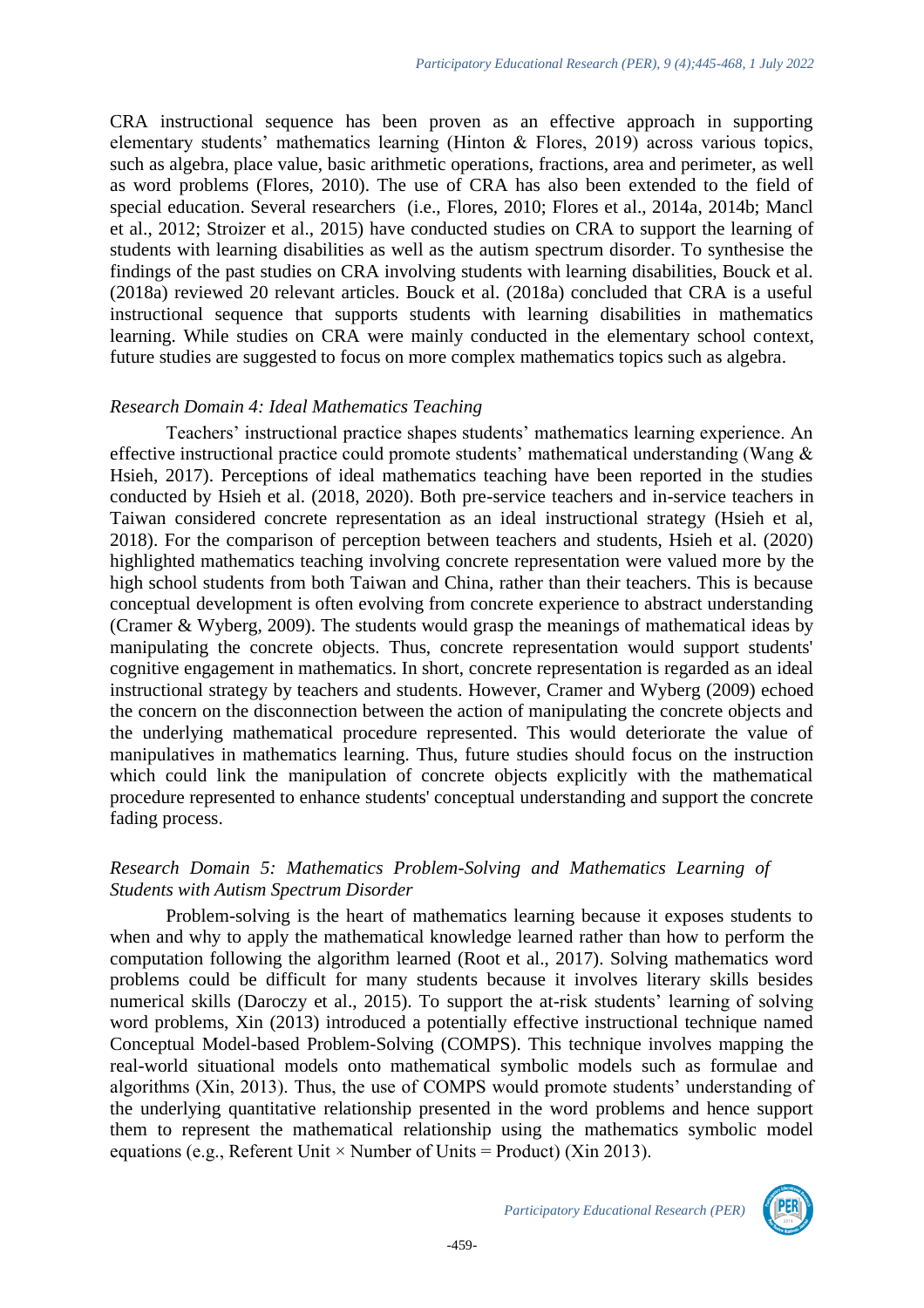As highlighted by Root et al. (2017), teaching word problem-solving to students with ASD could be two-fold as challenging as teaching students without any learning disability. This is because most of the students with ASD have been diagnosed with both intellectual disabilities and low intelligent quotient (IQ) (Yakubova et al., 2019). Thus, Root et al. (2017) suggested teaching problem-solving with students with ASD using modified schema-based instruction and also various types of manipulative as well as graphic organisers. The graphic organisers could support students with ASD in organizing the numerical information presented in the word problems and hence support them in developing the understanding of the mathematical relationship between the numerical information. As such, the students with ASD could devise a plan to solve the word problems. Since students with ASD have poor mastery of basic mathematics facts, they would rely on manipulatives to complete the computations in the context of word problems. To have a better understanding of mathematics instruction involving students with ASD, Spooner et al. (2019) have reviewed 36 relevant studies conducted from 2005 to 2016. Besides manipulatives and graphic organisers, the findings recommended the use of systematic instruction, technology-aided instruction, and explicit instruction in teaching mathematics to this population. While various studies have been conducted to identify the effective instructional strategy in teaching students with ASD, future studies are suggested to focus on developing the learning progression for this specific population to explain students learning of mathematics concepts.

# *What are the contributions of the most relevant author in each research domain?*

Moyer-Packenham P.S. is the most relevant author in the research domain 'manipulatives and arithmetic learning'. The studies conducted by Moyer-Packenham P.S. is mainly related to the effectiveness of using virtual manipulatives in teaching early years mathematics and elementary mathematics across various topics (Litster et al., 2019; Moyer-Packenham et al., 2012; Moyer-Packenham & Westenskow, 2013, 2016; Tucker et al., 2017) Thus, the studies are highly relevant to the top keywords in the research domain, that are 'manipulatives' and 'arithmetic' as the top keywords.

Bouck E.C. is the most relevant researcher in the research domain named 'mathematics learning of students with learning disabilities'. The studies conducted by Bouck E.C. mainly related to the effectiveness of using concrete and virtual manipulatives in teaching various mathematics topics to students with learning disabilities (i.e., Bassette et al., 2019; Bouck & Park, 2020, Bouck et al., 2017b, 2018b, 2018d, 2020a, 2020b; Long et al., 2021; Satsangi & Bouck, 2015; Satsangi et al., 2016). Thusly, the studies are highly relevant in the research domain with 'mathematics' and 'learning disabilities' as the top keywords.

Flores M.M. is the most relevant author for the research domain named 'Concrete-Representational-Abstract sequence in elementary mathematics teaching'. The studies conducted by Flores M.M. were mainly related to the effectiveness of teaching elementary mathematics to students with special needs using a concrete-representational-abstract sequence (i.e., Flores, 2010; Flores & Hinton, 2019, Flores & Milton, 2020; Flores et al, 2014b, 2014c, 2016, 2020a, 2020b; Hinton & Flores, 2019; Milton et al., 2019; Stroizer et al., 2015). Thereupon, the studies are highly relevant in the related research domain with 'concrete-representational-abstract sequence' and 'elementary education' as the top keywords.

Hsieh F.-J. is the most relevant researcher for the research domain 'Ideal mathematics teaching'. Hsieh et al. (2018, 2020) conducted studies to compare the perceptions of teachers

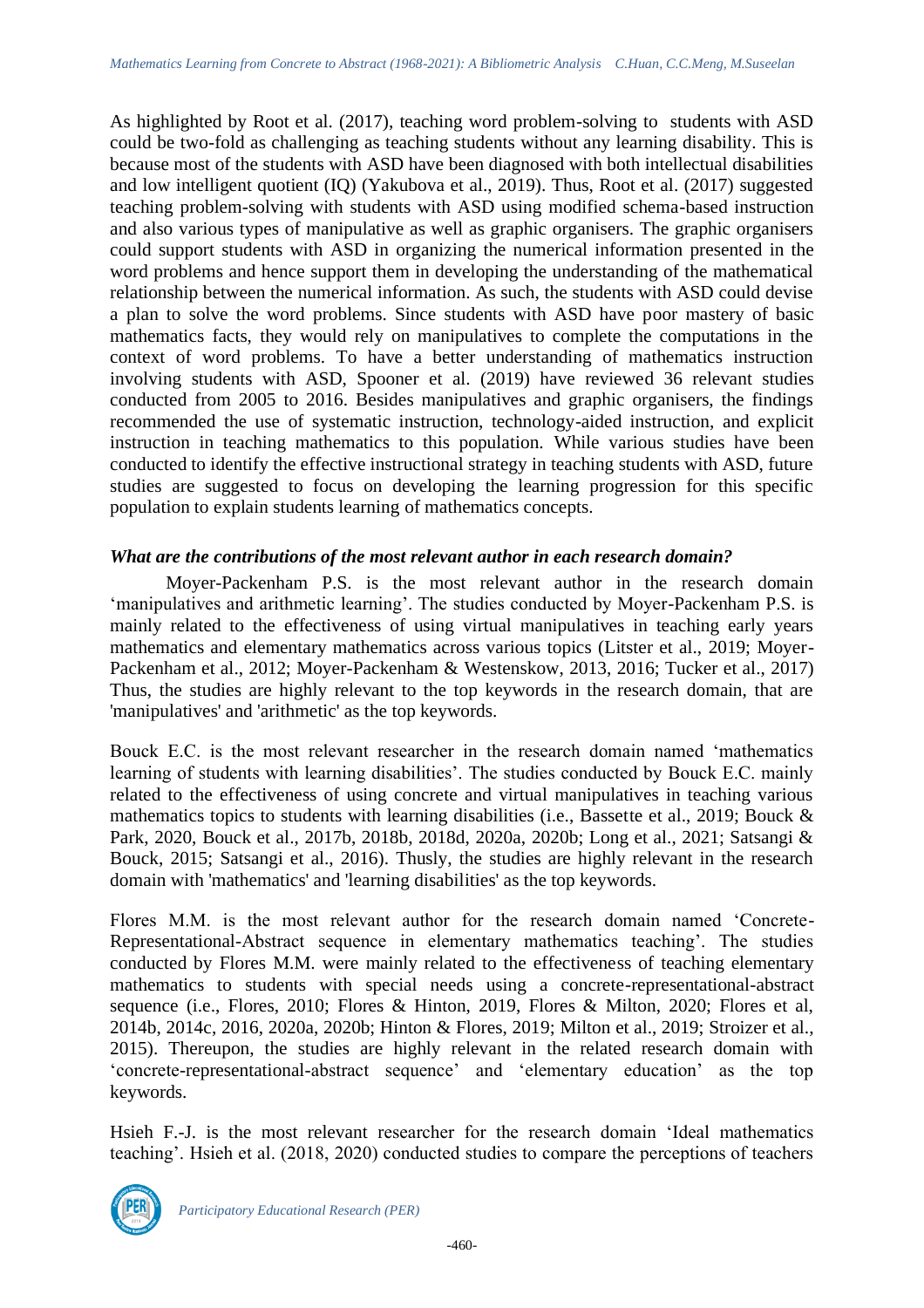and students on ideal mathematics teaching behaviours in Taiwan and China. Thence, the studies found are highly relevant to two top keywords of the research domain in question, which are 'ideal mathematics teaching' and 'mathematics teaching'.

Root, J. R. is the most relevant researcher for the research domain 'mathematics problemsolving and mathematics learning of students with autism spectrum disorder'. Besides synthesising the past-related studies on teaching mathematics to students with moderate and severe developmental disabilities such as ASD (Spooner et al., 2019), Root et al (2017) also conducted a study to compare the effectiveness of schema-based instruction with concrete and virtual manipulatives to teach problem-solving to students with ASD. On this account, the studies are highly relevant to the top keywords in the said research domain, namely 'mathematics problem-solving' and 'autism spectrum disorder'.

# **Conclusion**

## *Implications of the Studies*

This study was conducted to profile the landscape of research on mathematics learning from concrete to abstract published in 1968 to 2021. The findings of this study would help researchers to understand the current landscape of research with the notion of mathematics learning from concrete to abstract, and hence propose the pathways for future research. Specifically, the researchers are encouraged to conduct research focusing on mathematics learning from concrete to abstract because the findings on publication growth suggested that this relevant research will continue to serve as the major research scope in mathematics education. Among the five research domains, the researchers are recommended to focus on the two emerging research domains, namely (i) 'mathematics learning of students with learning disabilities'; and (ii) 'mathematics problem solving and mathematics learning of students with autism spectrum disorder'. This calls upon the cross-disciplinary collaboration among the researchers from the field of mathematics education and special education for conducting research based on the notion 'mathematics learning from concrete to abstract' to support students with mathematics learning disabilities and an autism spectrum disorder.

# *Limitations of the Studies*

There were several limitations in this study. First, this study only included a partial sample of the global scientific output with the notion 'mathematics and learning disabilities' because the data presented are limited to the Scopus database. Besides that, studies published after the retrieval date of 21 June 2021 were not taken into account in this study. Hence, it is suggested to replicate the study by merging the data retrieved from several databases.

#### **Acknowledgement**

Acknowledgement to "Ministry of Higher Education for Fundamental Research Grant Scheme with Project Code: FRGS/1/2019/SS109/USM/02/13".

## **Funding**

This study is made possible with funding from the Ministry of Higher Education for Fundamental Research Grant Scheme with Project Code: FRGS/1/2019/SS109/USM/02/13.

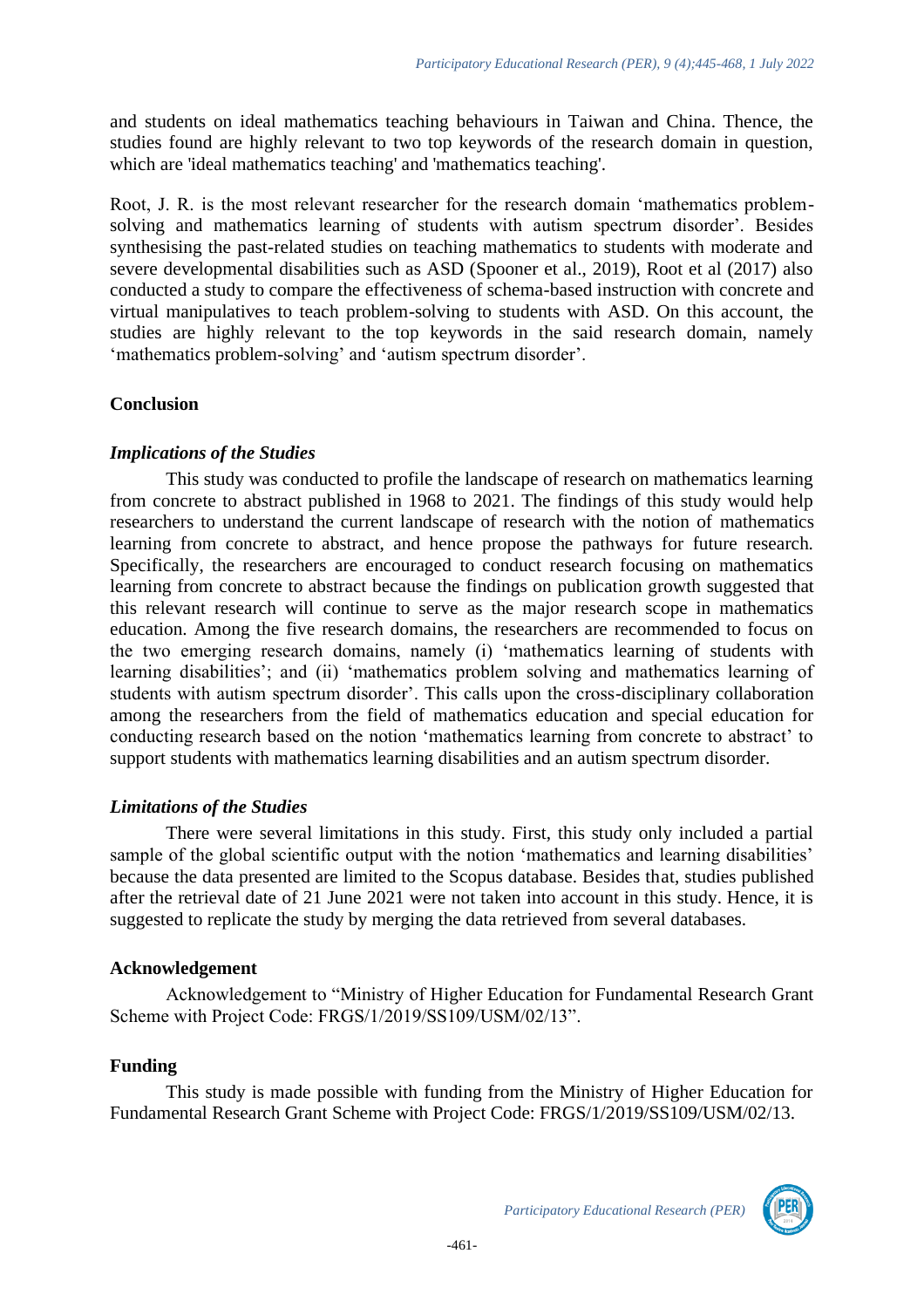## **Conflicts of interest/Competing interests**

The authors declare that there is no conflict of interest.

## **Ethics statements**

This study does not involve any human participants and/or animals.

# **Authors' contributions**

All authors contributed to the study conception and design. Literature search and data analysis were performed by Chin Huan, Menaga Suseelan and Chew Cheng Meng. The first draft of the manuscript was written by Chin Huan. Chew Cheng Meng and Menaga Suseelan commented on previous versions of the manuscript. All authors read and approved the final manuscript.

# **References**

- Abdoulaye, F. A. Y. E. (2021). Analysis on Lower Graders' Mathematics Textbooks in Senegal, Japan and Singapore, in Application of Spiral Structure of Its Contents and Concrete, Pictorial and Abstract (CPA) Approach. *NUE Journal of International Educational Cooperation*, 14, 101-111. http://doi.org/10.24727/00028927.
- Abejón, R., Pérez-Acebo, H., & Clavijo, L. (2018). Alternatives for chemical and biochemical lignin valorization: hot topics from a bibliometric analysis of the research published during the 2000–2016 period. *Processes*, *6*(8), Article 98. https://doi.org/10.3390/pr6080098
- Bassette, L., Bouck, E., Shurr, J., Park, J., & Cremeans, M. (2019). Comparison of concrete and app-based manipulatives to teach subtraction skills to elementary students with autism. *Education and Training in Autism and Developmental Disabilities*, *54*(4), 391- 405. https://www.jstor.org/stable/26822516
- Bone, E. K., Bouck, E. C., & Smith III, J. P. (2021). Using the VA framework to teach algebra to middle school students with high-incidence disabilities. *Journal of Special Education Technology*. [Advance online publication]. https://doi.org/10.1177/01626434211019388
- Bouck, E. C., & Park, J. (2018). A systematic review of the literature on mathematics manipulatives to support students with disabilities. *Education and Treatment of Children*, *41*(1), 65-106. https://doi.org/10.1353/etc.2018.0003
- Bouck, E. C., & Park, J. (2020). App-based manipulatives and the system of least prompts to support acquisition, maintenance, and generalization of adding integers. *Education and Training in Autism and Developmental Disabilities*, *55*(2), 158-172. http://www.daddcec.com/uploads/2/5/2/0/2520220/etadd\_june\_55\_2\_2020.pdf#page= 45
- Bouck, E. C., & Sprick, J. (2019). The virtual-representational-abstract framework to support students with disabilities in mathematics. *Intervention in School and Clinic*, *54*(3), 173-180. https://doi.org/10.1177/1053451218767911
- Bouck, E. C., Anderson, R. D., Long, H., & Sprick, J. (2021). Manipulative-based instructional sequences in mathematics for students with disabilities. *TEACHING Exceptional Children*. [Advance online publication]. https://doi.org/10.1177/0040059921994599
- Bouck, E. C., Bassette, L., Shurr, J., Park, J., Kerr, J., & Whorley, A. (2017a). Teaching equivalent fractions to secondary students with disabilities via the virtual–



*Participatory Educational Research (PER)*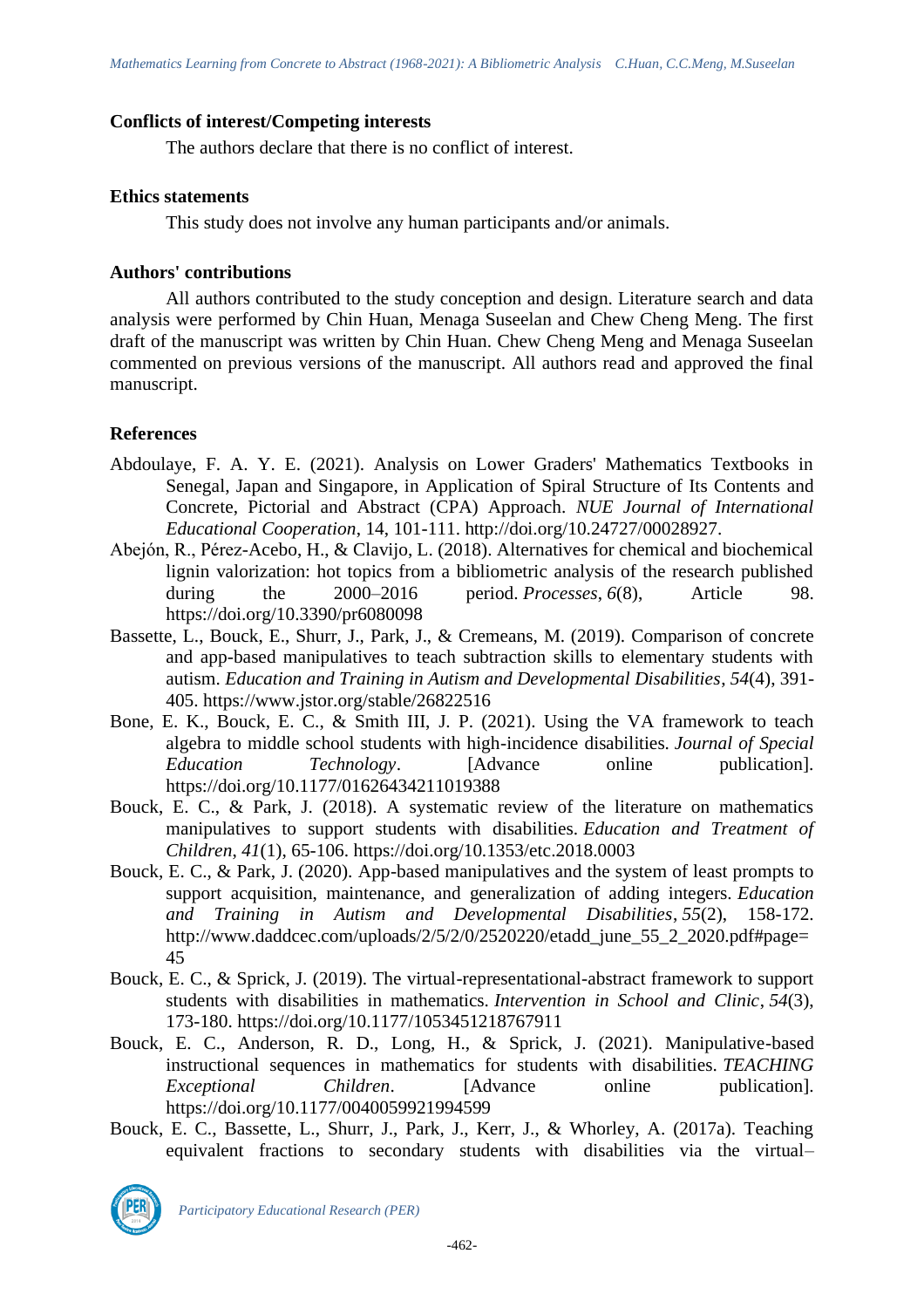representational–abstract instructional sequence. *Journal of Special Education Technology*, *32*(4), 220-231. https://doi.org/10.1177/0162643417727291

- Bouck, E. C., Chamberlain, C., & Park, J. (2017b). Concrete and app-based manipulatives to support students with disabilities with subtraction. *Education and Training in Autism and Developmental Disabilities*, *52*(3), 317-331. https://www.jstor.org/stable/26420403
- Bouck, E. C., Maher, C., Park, J., & Whorley, A. (2020a). Learning fractions with a virtual manipulative based graduated instructional sequence. *Education and Training in Autism and Developmental Disabilities*, *55*(1), 45-59. https://www.jstor.org/stable/26420403
- Bouck, E. C., Mathews, L. A., & Peltier, C. (2020b). Virtual manipulatives: A tool to support access and achievement with middle school students with disabilities. *Journal of Special Education Technology*, 35(1), 51-59. https://doi.org/10.1177/0162643419882422
- Bouck, E. C., Park, J., Cwiakala, K., & Whorley, A. (2020c). Learning fraction concepts through the virtual-abstract instructional sequence. *Journal of Behavioral Education*, *29*(3), 519-542. https://doi.org/10.1007/s10864-019-09334-9
- Bouck, E. C., Park, J., Levy, K., Cwiakala, K., & Whorley, A. (2020d). App-based manipulatives and explicit instruction to support division with remainders. *Exceptionality*,  $28(1)$ , 45-59. https://doi.org/10.1080/09362835.2019.1586709
- Bouck, E. C., Park, J., Satsangi, R., Cwiakala, K., & Levy, K. (2019). Using the virtualabstract instructional sequence to support acquisition of algebra. *Journal of Special Education Technology*, *34*(4), 253-268. https://doi.org/10.1177/0162643419833022
- Bouck, E. C., Satsangi, R., & Park, J. (2018a). The concrete–representational–abstract approach for students with learning disabilities: An evidence-based practice synthesis. *Remedial and Special Education*, *39*(4), 211-228. https://doi.org/10.1177/0741932517721712
- Bouck, E. C., Shurr, J., Bassette, L., Park, J., & Whorley, A. (2018b). Adding it up: Comparing concrete and app-based manipulatives to support students with disabilities with adding fractions. *Journal of Special Education Technology*, *33*(3), 194-206. https://doi.org/10.1177/0162643418759341
- Bouck, E. C., Working, C., & Bone, E. (2018c). Manipulative apps to support students with disabilities in mathematics. *Intervention in School and Clinic*, *53*(3), 177-182. https://doi.org/10.1177/1053451217702115
- Braithwaite, D. W., Goldstone, R. L., van der Maas, H. L., & Landy, D. H. (2016). Nonformal mechanisms in mathematical cognitive development: The case of arithmetic. *Cognition*, *149*, 40-55. https://doi.org/10.1016/j.cognition.2016.01.004
- Bruner, J. S. (1966). *Toward a theory of instruction* (Vol. 59). Harvard University Press.
- Carbonneau, K. J., Marley, S. C., & Selig, J. P. (2013). A meta-analysis of the efficacy of teaching mathematics with concrete manipulatives. *Journal of Educational Psychology*, *105*(2), 380-400. https://doi.org/10.1037/a0031084
- Carpenter, T. P., & Moser, J. M. (1984). The acquisition of addition and subtraction concepts in grades one through three. *Journal for Research in Mathematics Education*, *15*(3), 179-202. https://doi.org/10.5951/jresematheduc.15.3.0179
- Chang, S. H., Lee, N. H., & Koay P. L. (2017). Teaching and learning with concrete-pictorialabstract sequence: A proposed model. *The Mathematics Educator*, *17*(1), 1-28. http://math.nie.edu.sg/ame/matheduc/tme/tmeV17\_1/paper1.pdf
- Chen, X., Yu, G., Cheng, G., & Hao, T. (2019). Research topics, author profiles, and collaboration networks in the top-ranked journal on educational technology over the

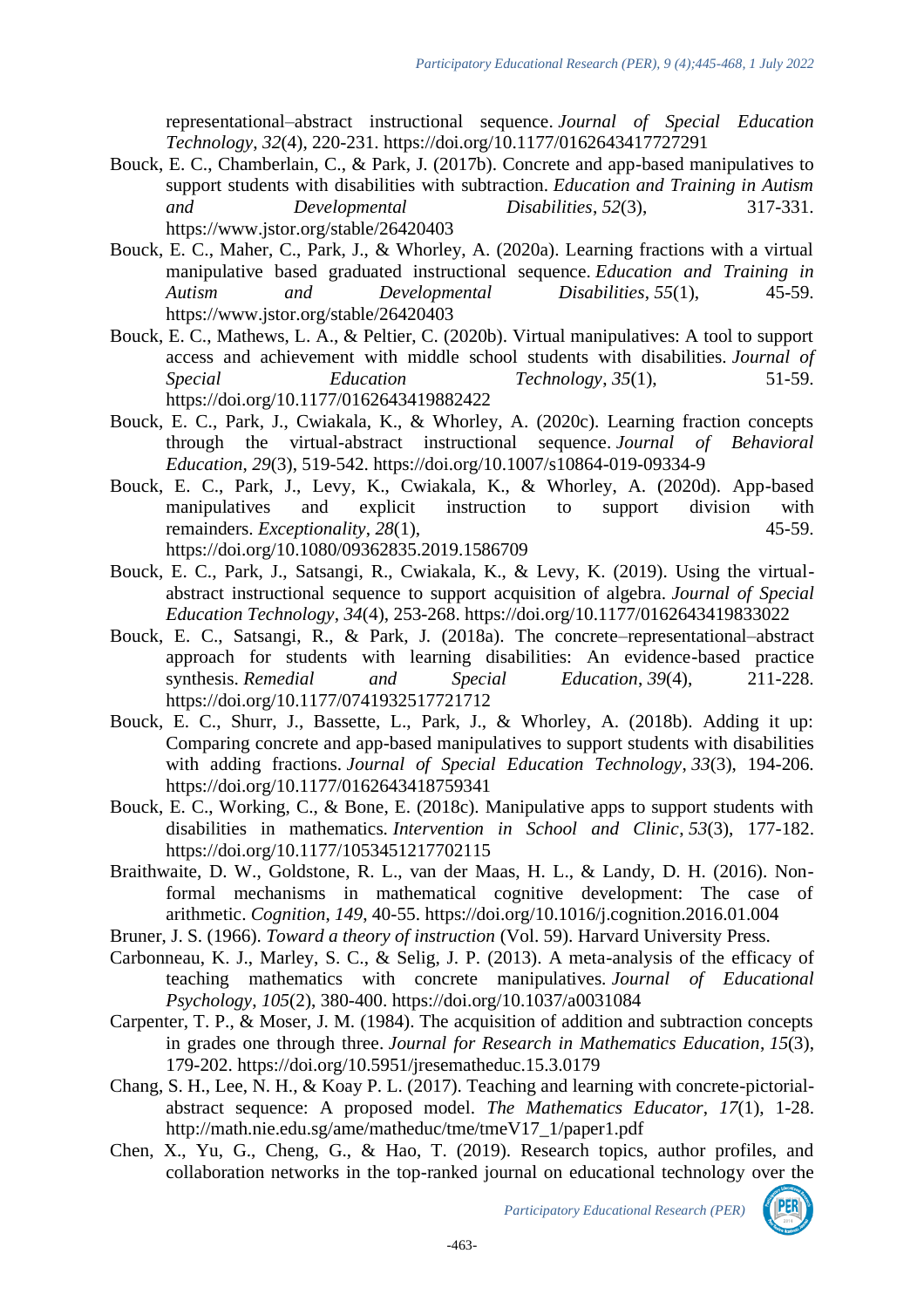past 40 years: A bibliometric analysis. *Journal of Computers in Education*, *6*(4), 563– 58. https://doi.org/10.1007/s40692-019-00149-1

- Ching, B. H. H., & Wu, X. (2019). Concreteness fading fosters children's understanding of the inversion concept in addition and subtraction. *Learning and Instruction*, *61*, 148- 159. https://doi.org/10.1016/j.learninstruc.2018.10.006
- Coles, A., & Sinclair, N. (2019). Re-thinking 'concrete to abstract'in mathematics education: Towards the use of symbolically structured environments. *Canadian Journal of Science, Mathematics and Technology Education*, *19*(4), 465-480. https://doi.org/10.1007/s42330-019-00068-4
- Cramer, K., & Wyberg, T. (2009). Efficacy of different concrete models for teaching the partwhole construct for fractions. *Mathematical thinking and learning*, *11*(4), 226-257. https://doi.org/10.1080/10986060903246479
- Daroczy, G., Wolska, M., Meurers, W. D., & Nuerk, H. C. (2015). Word problems: a review of linguistic and numerical factors contributing to their difficulty. *Frontiers in psychology*, *6*, Article 348. https://doi.org/10.3389/fpsyg.2015.00348
- Ding, M., & Li, X. (2014). Transition from concrete to abstract representations: The distributive property in a Chinese textbook series. *Educational Studies in Mathematics*, *87*(1), 103-121. https://doi.org/10.1007/s10649-014-9558-y
- Ellegaard, O., & Wallin, J. A. (2015). The bibliometric analysis of scholarly production: How great is the impact? *Scientometrics*, *105*(3), 1809–1831. https://doi.org/10.1007/s11192-015-1645-z
- Flores, M. M. (2010). Using the concrete-representational-abstract sequence to teach subtraction with regrouping to students at risk for failure. *Remedial and Special Education*, *31*(3), 195-207. https://doi.org/10.1177/0741932508327467
- Flores, M. M., & Hinton, V. M. (2019). Improvement in Elementary Students' Multiplication Skills and Understanding after Learning Through the Combination of the Concrete-Representational-Abstract Sequence and Strategic Instruction. *Education and Treatment of Children*, *42*(1), 73-99.<https://doi.org/10.1353/etc.2019.0004>
- Flores, M. M., & Milton, J. H. (2020). Teaching the partial products algorithm using the concrete-representational-abstract sequence. *Exceptionality*, *28*(2), 142-160. https://doi.org/10.1080/09362835.2020.1772070
- Flores, M. M., Hinton, V. M., & Burton, M. E. (2016). Teaching problem solving to students receiving tiered interventions using the concrete-representational-abstract sequence and schema-based instruction. *Preventing School Failure: Alternative Education for Children and Youth*, *60*(4), 345-355. https://doi.org/10.1080/1045988X.2016.1164117
- Flores, M. M., Hinton, V. M., & Meyer, J. M. (2020a). Teaching fraction concepts using the concrete-representational-abstract sequence. *Remedial and Special Education*, *41*(3), 165-175. https://doi.org/10.1177/0741932518795477
- Flores, M. M., Hinton, V. M., & Schweck, K. B. (2014a). Teaching multiplication with regrouping to students with learning disabilities. *Learning Disabilities Research & Practice*, *29*(4), 171-183. https://doi.org/10.1111/ldrp.12043
- Flores, M. M., Hinton, V. M., Strozier, S. D., & Terry, S. L. (2014b). Using the concreterepresentational-abstract sequence and the strategic instruction model to teach computation to students with autism spectrum disorders and developmental disabilities. *Education and Training in Autism and Developmental Disabilities*, 547- 554. http://www.jstor.org/stable/24582350
- Flores, M. M., Hinton, V., & Strozier, S. D. (2014c). Teaching subtraction and multiplication with regrouping using the concrete-representational-abstract sequence and strategic instruction model. *Learning Disabilities Research & Practice*, *29*(2), 75-88. https://doi.org/10.1111/ldrp.12032



*Participatory Educational Research (PER)*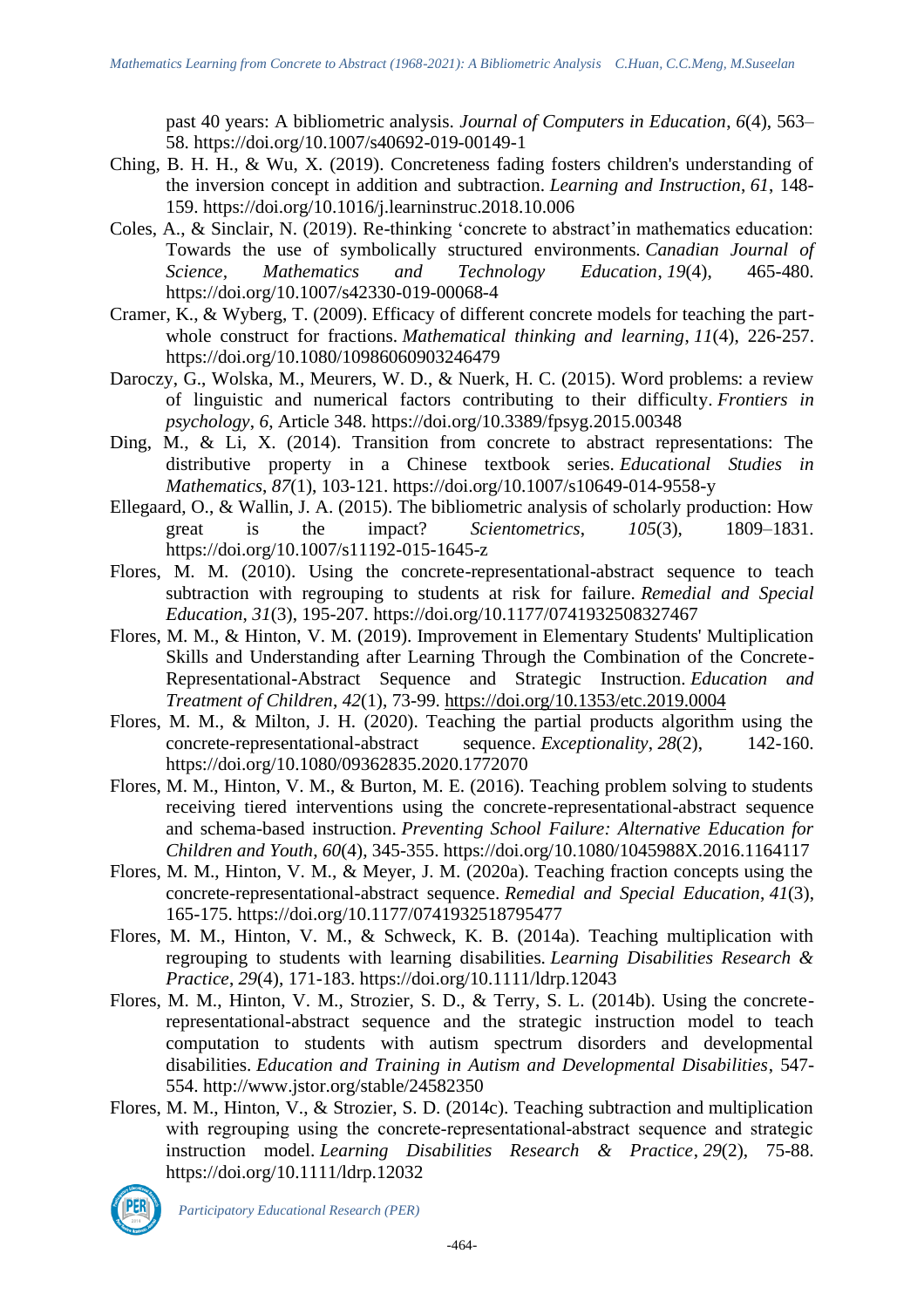- Flores, M. M., Moore, A. J., & Meyer, J. M. (2020b). Teaching the partial products algorithm with the concrete representational abstract sequence and the strategic instruction model. *Psychology in the Schools*, *57*(6), 946-958. https://doi.org/10.1002/pits.22335
- Fusco, F., Marsilio, M., & Guglielmetti, C. (2020). Co-production in health policy and management: A comprehensive bibliometric review. *BMC Health Services Research*, *20*, 1-16. http://doi.org/10.1186/s12913-020-05241-2
- Fyfe, E. R., & Nathan, M. J. (2019). Making "concreteness fading" more concrete as a theory of instruction for promoting transfer. *Educational Review*, *71*(4), 403-422. https://doi.org/10.1080/00131911.2018.1424116
- Fyfe, E. R., McNeil, N. M., & Borjas, S. (2015). Benefits of "concreteness fading" for children's mathematics understanding. *Learning and Instruction*, *35*, 104-120. https://doi.org/10.1016/j.learninstruc.2014.10.004
- Gazni, A., & Didegah, F. (2016). The relationship between authors' bibliographic coupling and citation exchange: Analyzing disciplinary differences. *Scientometrics*, *107*(2), 609-626. https://doi.org/10.1007/s11192-016-1856-y
- Geary, D. C. (1994). *Children's mathematical development: Research and practical applications*. American Psychological Association.
- Gibbs, A. S., Hinton, V. M., & Flores, M. M. (2018). A case study using CRA to teach students with disabilities to count using flexible numbers: Applying skip counting to multiplication. *Preventing School Failure: Alternative Education for Children and Youth*, *62*(1), 49-57. https://doi.org/10.1080/1045988X.2017.1342218
- Gökçe, S., & Guner, P. (2021). Forty years of mathematics education: 1980- 2019. *International Journal of Education in Mathematics, Science and Technology*, *9*(3), 514-539. https://doi.org/10.46328/ijemst.1361
- Gomez-Jauregui, V., Gomez-Jauregui, C., Manchado, C., & Otero, C. (2014). Information management and improvement of citation indices. *International Journal of Information Management*, *34*(2), 257-271. http://doi.org/10.1016/j.ijinfomgt.2014.01.002
- Greenes, C. (1995). Mathematics learning and knowing: A cognitive process. *Journal of Education*, *177*(1), 85-106. https://doi.org/10.1177/002205749517700105
- Gulkilik, H., Moyer-Packenham, P. S., Ugurlu, H. H., & Yuruk, N. (2020). Characterizing the growth of one student's mathematical understanding in a multi-representational learning environment. *The Journal of Mathematical Behavior*, *58*, Article 100756. https://doi.org/10.1016/j.jmathb.2020.100756
- Gümüş, S., Gök, E., & Esen, M. (2020). A review of research on international student mobility: Science mapping the existing knowledge base. *Journal of Studies in International Education*, *24*(5), 495-517. http://doi.org/10.1177/1028315319893651
- Hinton, V. M., & Flores, M. M. (2019). The Effects of the Concrete-Representational-Abstract Sequence for Students at Risk for Mathematics Failure. *Journal of Behavioral Education*, *28*(4), 493-516. https://doi.org/10.1007/s10864-018-09316-3
- Hsieh, F. J., Wang, T. Y., & Chen, Q. (2018). Exploring profiles of ideal high school mathematical teaching behaviours: perceptions of in-service and pre-service teachers in Taiwan. *Educational Studies*, *44*(4), 468-487. https://doi.org/10.1080/03055698.2017.1382325
- Hsieh, F. J., Wang, T. Y., & Chen, Q. (2020). Ideal Mathematics Teaching Behaviors: A Comparison between the Perspectives of Senior High School Students and Their Teachers in Taiwan and Mainland China. *Eurasia Journal of Mathematics, Science and Technology Education*, *16*(1), Article em1808. https://doi.org/10.29333/ejmste/110491

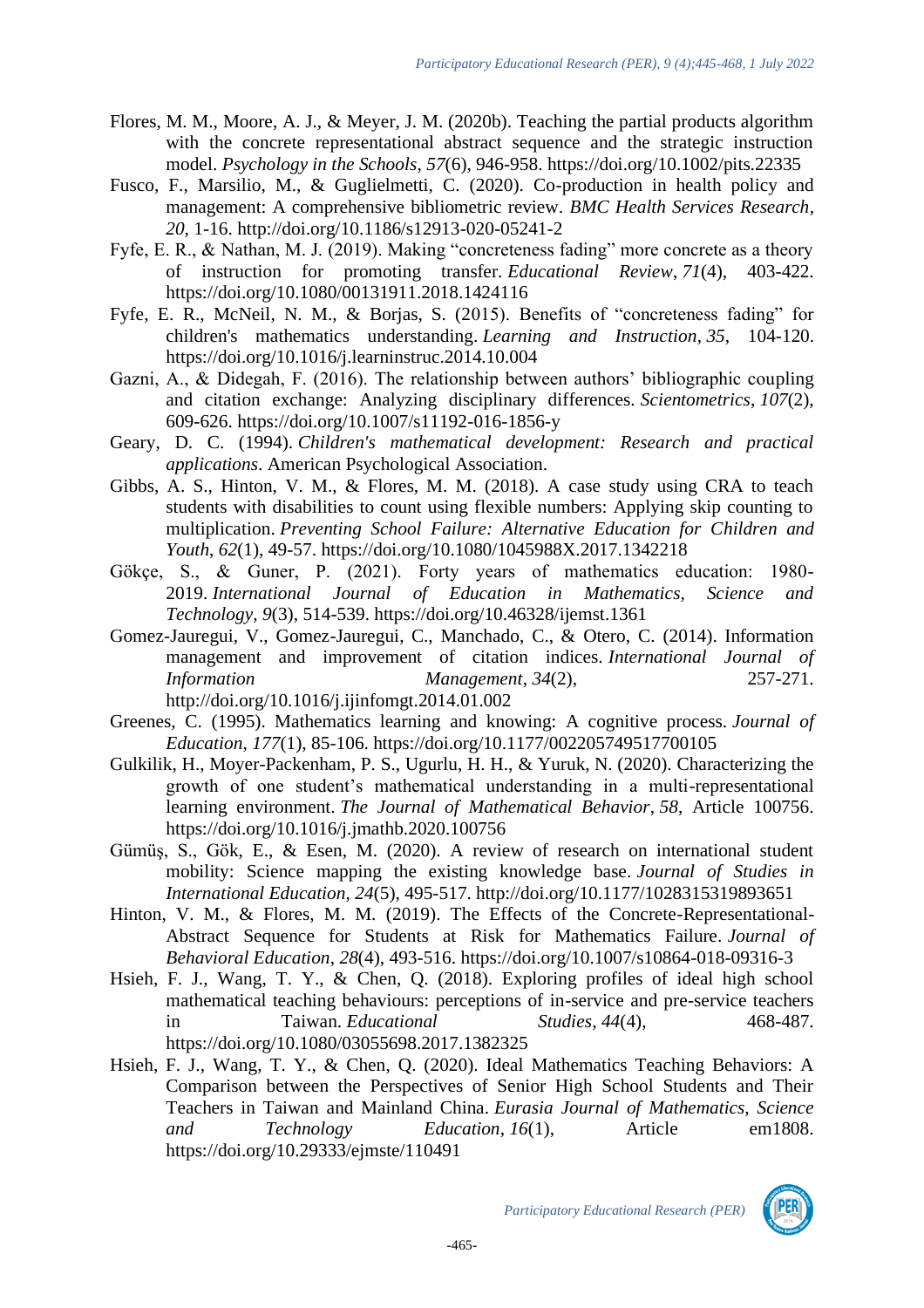- Kushairi, N., & Ahmi, A. (2021). Flipped classroom in the second decade of the Millenia: A bibliometrics analysis with Lotka's law. *Education and Information Technologies*, 1– 31. https://doi.org/10.1007/s10639-021-10457-8
- Lafay, A., Osana, H. P., & Valat, M. (2019). Effects of interventions with manipulatives on immediate learning, maintenance, and transfer in children with mathematics learning disabilities: A systematic review. *Education Research International*, *2019,* Article 2142948. https://doi.org/10.1155/2019/2142948
- Leong, Y. H., Ho, W. K., & Cheng, L. P. (2015). Concrete-Pictorial-Abstract: Surveying its origins and charting its future. *The Mathematics Educator*, *16*(1), 1-18. http://math.nie.edu.sg/ame/matheduc/tme/tmeV16\_1/TME16\_1.pdf
- Li, Y., & Schoenfeld, A. H. (2019). Problematizing teaching and learning mathematics as "given" in STEM education. *International Journal of STEM Education*, *6*, Article 44. https://doi.org/10.1186/s40594-019-0197-9
- Litster, K., Moyer-Packenham, P. S., & Reeder, R. (2019). Base-10 blocks: A study of iPad virtual manipulative affordances across primary-grade levels. *Mathematics Education Research Journal*, *31*(3), 349-365. https://doi.org/10.1007/s13394-019-00257-2
- Lommatsch, C. W., & Moyer-Packenham, P. S. (2020). Learning Logic: examining the effects of context ordering on reasoning about conditionals. *International Journal of Mathematical Education in Science and Technology*, *51*(5), 730-753. https://doi.org/10.1080/0020739X.2019.1626502
- Long, H., Bouck, E., & Domka, A. (2021). Manipulating Algebra: Comparing Concrete and Virtual Algebra Tiles for Students with Intellectual and Developmental Disabilities. *Exceptionality*, 29(3), 197-214. https://doi.org/10.1080/09362835.2020.1850454
- Mancl, D. B., Miller, S. P., & Kennedy, M. (2012). Using the concrete-representationalabstract sequence with integrated strategy instruction to teach subtraction with regrouping to students with learning disabilities. *Learning Disabilities Research & Practice*, *27*(4), 152-166.
- McNeil, N., & Jarvin, L. (2007). When theories don't add up: disentangling he manipulatives debate. *Theory into practice*, *46*(4), 309-316. https://doi.org/10.1080/00405840701593899
- Milton, J. H., Flores, M. M., Moore, A. J., Taylor, J. L. J., & Burton, M. E. (2019). Using the concrete–representational–abstract sequence to teach conceptual understanding of basic multiplication and division. *Learning Disability Quarterly*, *42*(1), 32-45. https://doi.org/10.1111/j.1540-5826.2012.00363.x
- Moher, D., Liberati, A., Tetzlaff, J., Altman, D. G., & Prisma Group. (2009). Preferred reporting items for systematic reviews and meta-analyses: the PRISMA statement. *PLoS medicine*, *6*(7), Article e1000097. https://doi.org/10.1371/journal.pmed.1000097.
- Mongeon, P., & Paul-Hus, A. (2016). The journal coverage of web of science and scopus: A comparative analysis. *Scientometrics, 106*(1), 213–228. https://doi.org/10.1007/s11192-015-1765-5
- Moyer-Packenham, P. S. (2001). Are we having fun yet? How teachers use manipulatives to teach mathematics. *Educational Studies in mathematics*, *47*(2), 175-197. https://doi.org/10.1023/A:1014596316942
- Moyer-Packenham, P. S., & Westenskow, A. (2013). Effects of virtual manipulatives on student achievement and mathematics learning. *International Journal of Virtual and Personal Learning Environments*, *4*(3), 35-50. https://doi.org/10.4018/jvple.2013070103

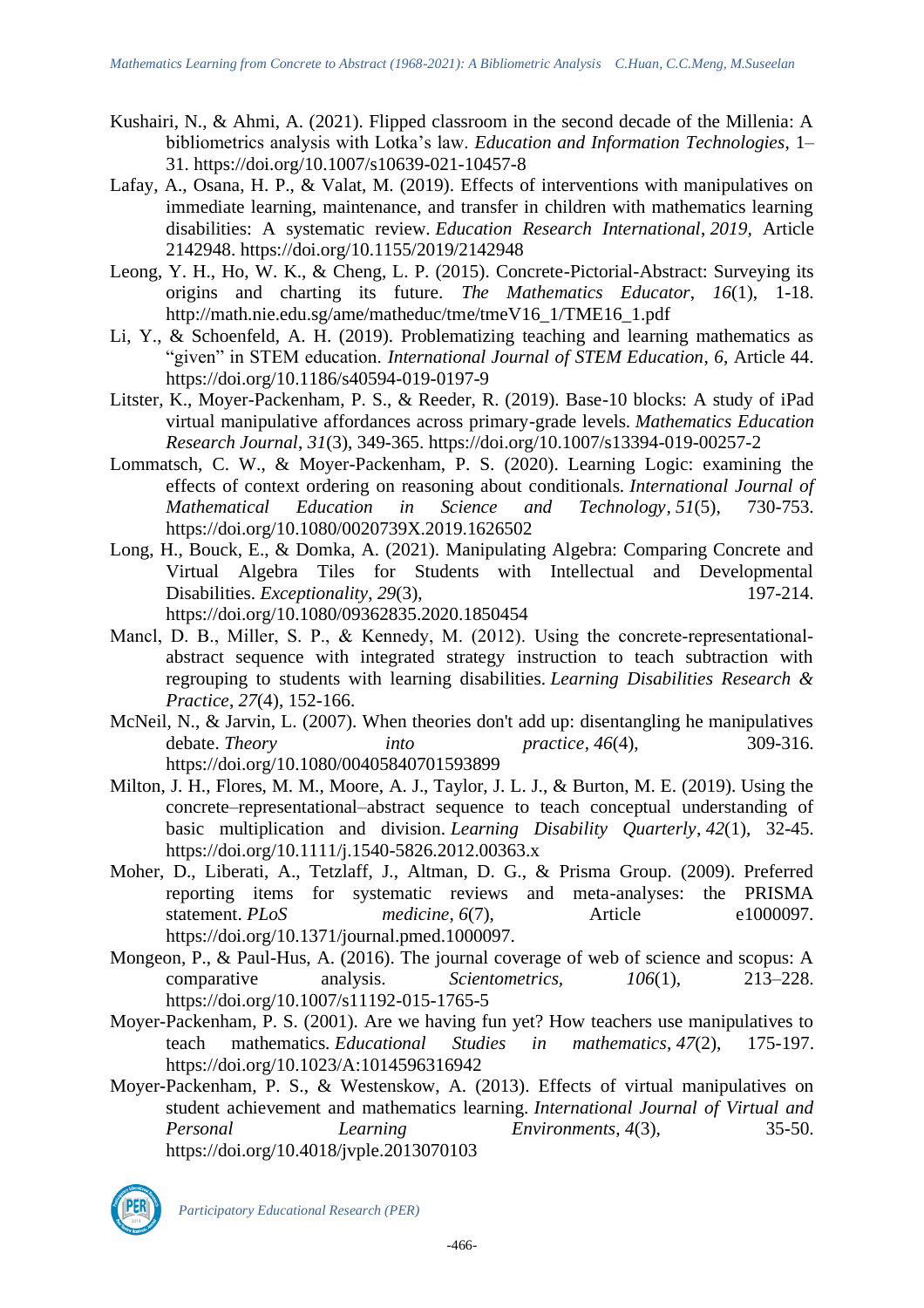- Moyer-Packenham, P. S., & Westenskow, A. (2016). Revisiting the effects and affordances of virtual manipulatives for mathematics learning. In K. Terry,  $\&$  A. Cheney (Eds.), *Utilizing virtual and personal learning environments for optimal learning* (pp. 186- 215). IGI Global.
- Moyer-Packenham, P. S., Ulmer, L. A., & Anderson, K. L. (2012). Examining Pictorial Models and Virtual Manipulatives for Third-Grade Fraction Instruction. *Journal of Interactive Online Learning*, 11(3), 103-120. http://www.ncolr.org/jiol/issues/pdf/11.3.2.pdf
- O'Meara, N., Johnson, P., & Leavy, A. (2020). A comparative study investigating the use of manipulatives at the transition from primary to post-primary education. *International Journal of Mathematical Education in Science and Technology*, *51*(6), 835-857. https://doi.org/10.1080/0020739X.2019.1634842
- Park, J., Bouck, E. C., & Fisher, M. H. (2021a). Using the virtual–representational–abstract with overlearning instructional sequence to students with disabilities in mathematics. *The Journal of Special Education*, *54*(4), 228-238. https://doi.org/10.1177/0022466920912527
- Park, J., Bryant, D. P., & Shin, M. (2021b). Effects of interventions using virtual manipulatives for students with learning disabilities: A synthesis of single-case research. *Journal of Learning Disabilities*, 8(4), 418-437. https://doi.org/10.1177/00222194211006336
- Peltier, C., Morin, K. L., Bouck, E. C., Lingo, M. E., Pulos, J. M., Scheffler, F. A., ... & Deardorff, M. E. (2020). A meta-analysis of single-case research using mathematics manipulatives with students at risk or identified with a disability. *The Journal of Special Education*, *54*(1), 3-15. https://doi.org/10.1177/0022466919844516
- Piaget, J. (1952). Play, dreams and imitation in childhood. W W Norton & Co.
- Ramirez, M. C., & Rodriguez Devesa, R. A. (2019). A scientometric look at mathematics education from Scopus database. *The Mathematics Enthusiast*, *16*(1), 37-46. https://doi.org/10.54870/1551-3440.1449
- Root, J. R., Browder, D. M., Saunders, A. F., & Lo, Y. Y. (2017). Schema-based instruction with concrete and virtual manipulatives to teach problem solving to students with autism. *Remedial and Special Education*, *38*(1), 42-52. https://doi.org/10.1177/0741932516643592
- Sanyal, D. K., Bhowmick, P. K., & Das, P. P. (2021). A review of author name disambiguation techniques for the PubMed bibliographic database. *Journal of Information Science*, *47*(2), 227-254. https://doi.org/10.1177/0165551519888605
- Satsangi, R., & Bouck, E. C. (2015). Using virtual manipulative instruction to teach the concepts of area and perimeter to secondary students with learning disabilities. *Learning Disability Quarterly*, 38(3), 174-186. https://doi.org/10.1177/0731948714550101
- Satsangi, R., Bouck, E. C., Taber-Doughty, T., Bofferding, L., & Roberts, C. A. (2016). Comparing the effectiveness of virtual and concrete manipulatives to teach algebra to secondary students with learning disabilities. *Learning Disability Quarterly*, *39*(4), 240-253. https://doi.org/10.1177/0731948716649754
- Schiebel, E., Bianchi, D., & Vernes, A. (2017). A Bibliometric Framework to Identify and Delineate Subfields of Research on Tribological Wear. In M. Gäde, V. Trkulja, & V. Petras (Eds.), *Everything Changes, Everything Stays the Same? Understanding Information Spaces. Proceedings of the 15th International Symposium of Information Science (ISI 2017)* (pp. 192—202). Glückstadt: Verlag Werner Hülsbusch.
- Sekeris, E., Empsen, M., Verschaffel, L., & Luwel, K. (2020). The development of computational estimation in the transition from informal to formal mathematics